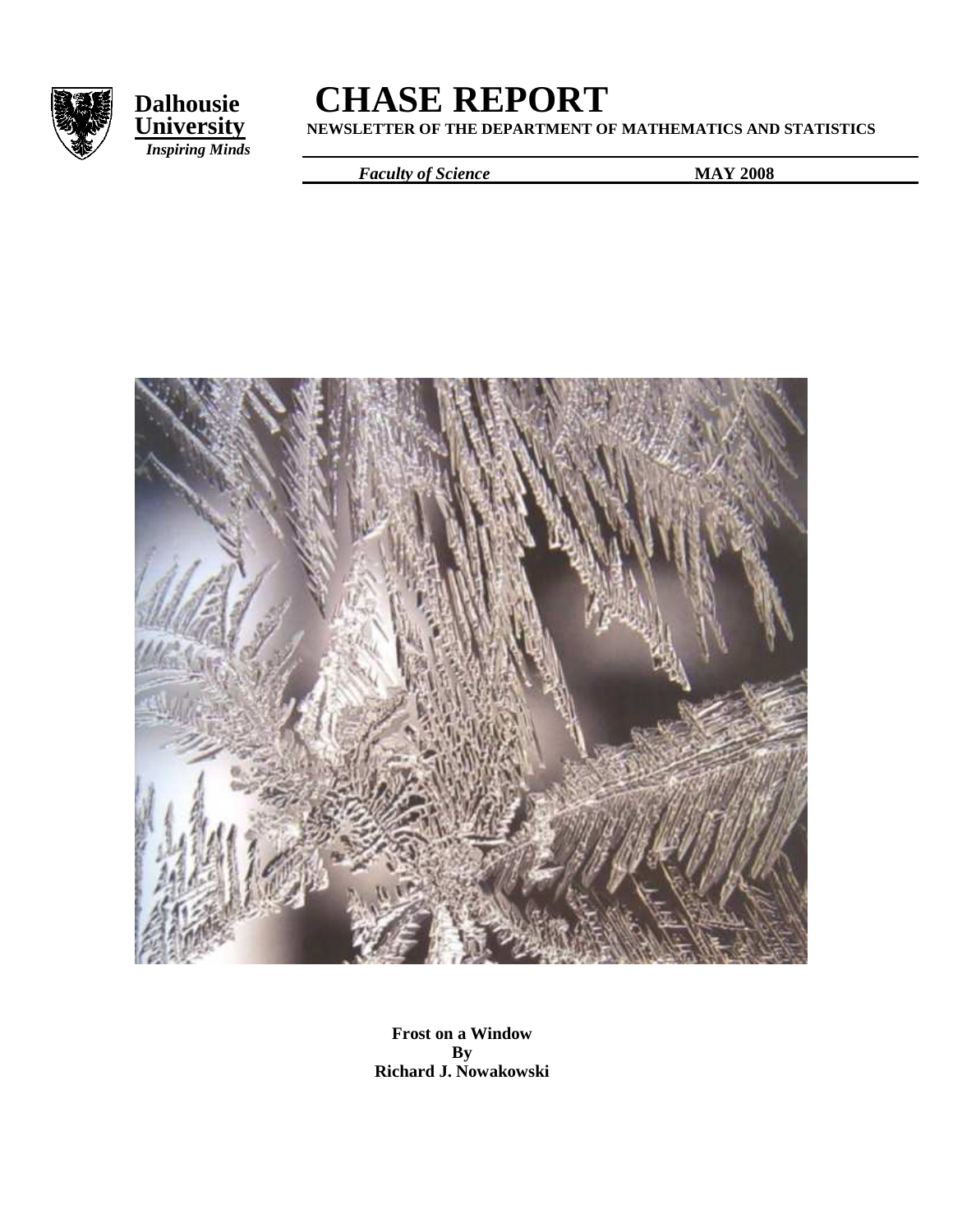#### **CONGRATULATIONS**

#### **AWARDS WINNERS**

**Sir William Young Gold Medal in Mathematics** *Carol Ross* 

**Ralph & Frances Lewis Jeffery Scholarship**   *Carol Ross and Charlotte Haley* 

**Barry Ward Fawcett Memorial Prize**  *Emma Whitney* 

> **Ken Dunn Memorial Prize**  *Nathan Singer*

**Katherine M. Buttenshaw Prize**  *Peter Crooks* 

> **Waverly Prize**  *Jean Flemming*

**Emil and Stella Blum Award in Mathematics** *Matthew Lobban* 

> **Ellen McCaughin McFarlane Prize** *Patrick Hughes*

> > **Lorne O. L. Titus Award** *Peter Crooks*

**Department of Mathematics & Statistics Bursary**   *Kristina Silmarie* 

> **Professor Michael Edelstein Memorial Graduate Prize**  *Caroline Adlam*

**Heller-Smith Foundation Graduate Scholarship in Mathematics & Statistics**  *Amanda Halladay* 

| <b>PGS-D</b> | Caroline Adlam                      |
|--------------|-------------------------------------|
| CGS-M        | Carol Ross                          |
| USRA         | <i>Adam Alcolado</i> (Kolokolnikov) |
|              | <i>Peter Crooks</i> (Milson)        |
|              | Mark Pavlovski (Johnson)            |
|              | Tom Potter (Fraser)                 |
|              | <i>Nathan Singer</i> (Brown)        |
|              |                                     |

 **NEW KILLAMS** *Caroline Adlam* 

 **KILLAM RENEWALS** 

*Andrew Hoefel Rob Noble Neil McKay Meghan Allen Wade Blanchard* 

# **NSERC AWARD WINNERS**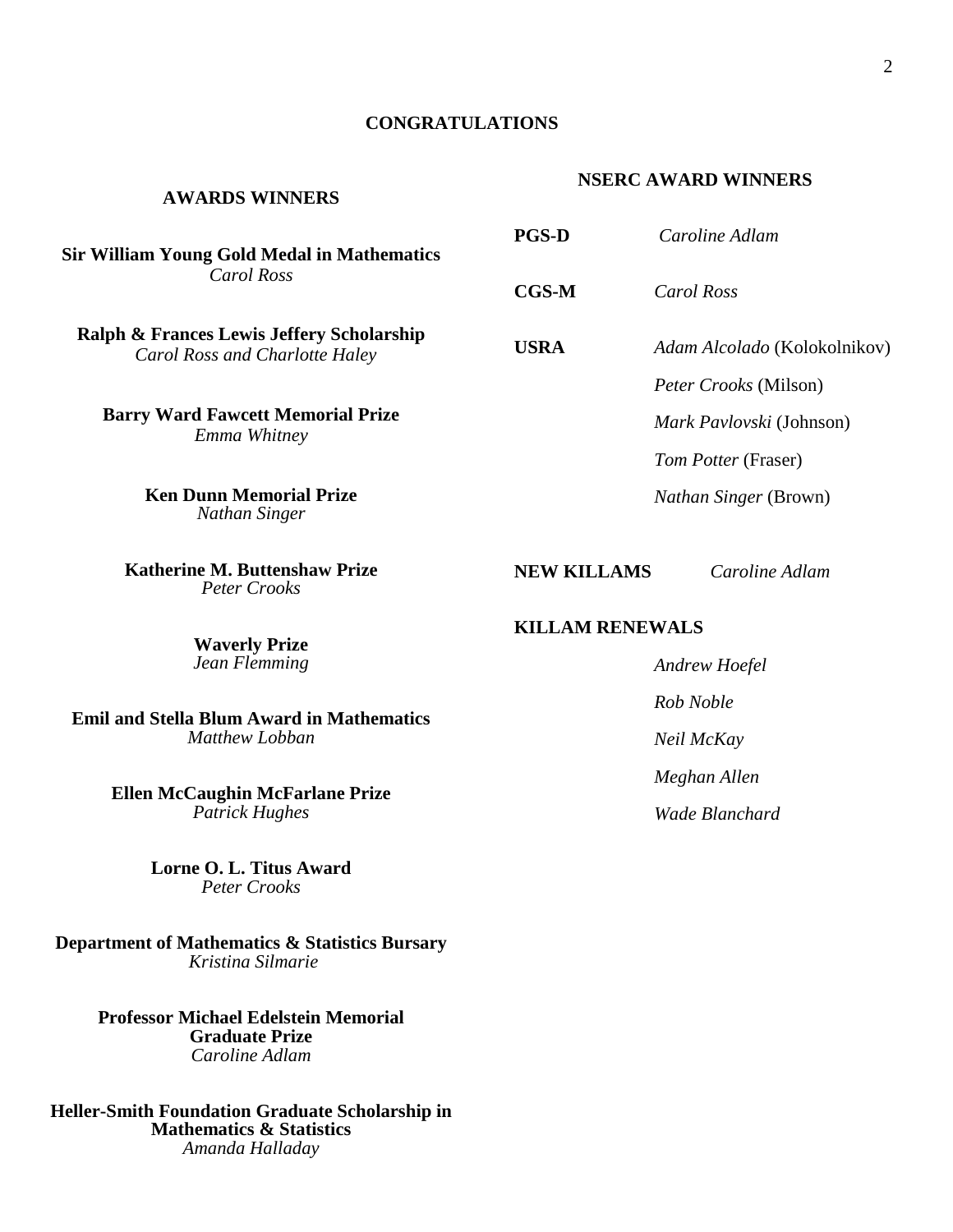# **HONOURS STUDENTS**

| <b>Honours</b> - Mathematics | <b>May 2008 Convocation:</b> |
|------------------------------|------------------------------|
| Charlotte Haley              | <b>Mathematics</b>           |
| Carol Ross                   | <i>Richard Hoshino</i> (PhD) |
| David Clair                  | Matt Lewis (MSc)             |
| David James                  | Dave McNutt (MSc)            |
| <b>Honours</b> - Statistics  | <b>Statistics</b>            |
| Sylvia Churcher              | Amanda Halladay (MSc)        |
| Yingfei Ma                   | Mei Chen (MSc)               |
| Shuai Gao                    | Jin Yue (MSc)                |
|                              | Elizabete Almeida (MSc)      |

# **GRADUATE STUDENTS**

# **October 2007 Convocation:**

# **Mathematics**

*Karyn McLellan* (MSc)

*Sable McKeil* (MSc)

*Travis Squires* (MSc)

*Alexander MacLeod* (MSc)

*Neil McKay* (MSc)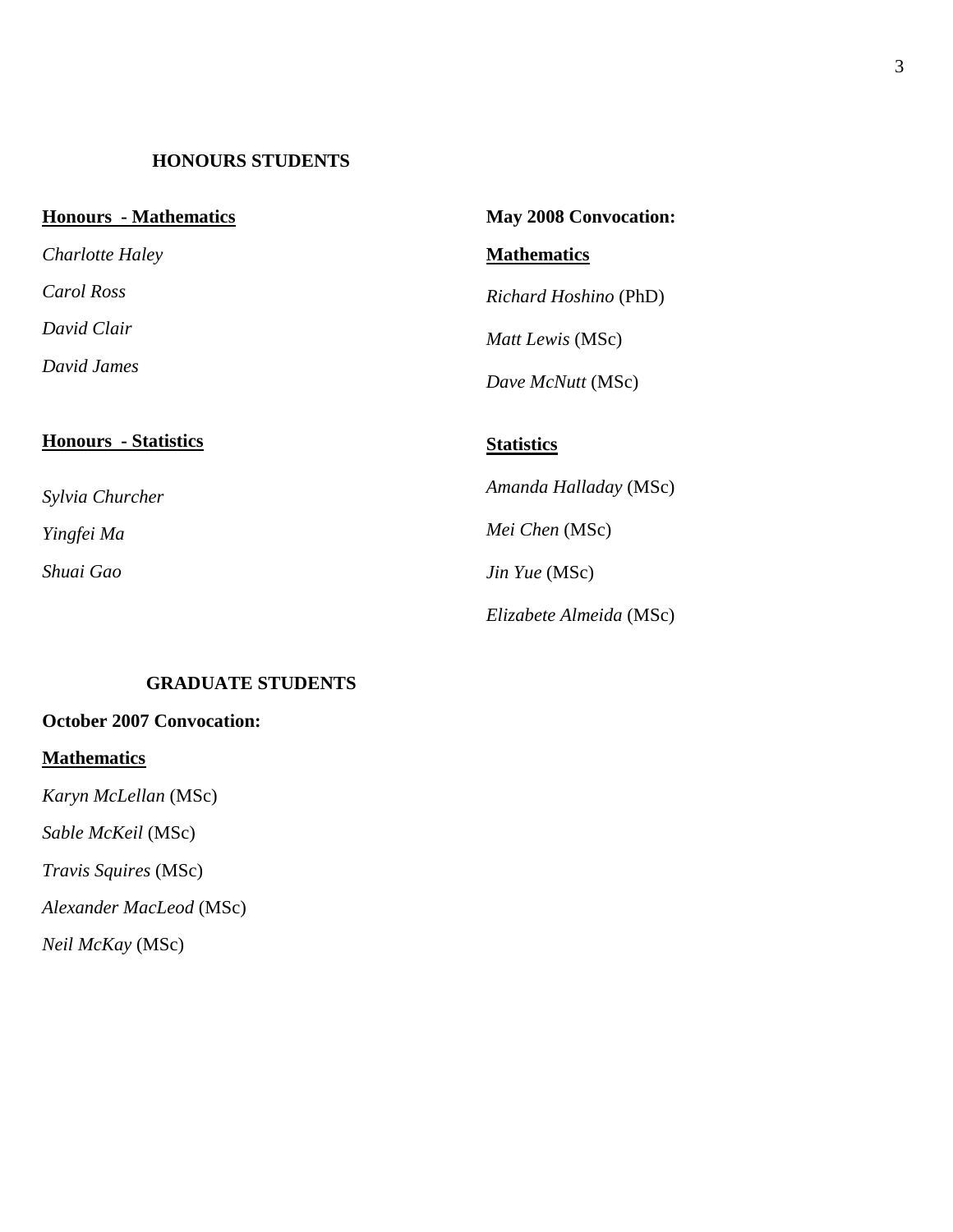# **CHAIR'S REPORT**

by Dr. Karl Dilcher

Another academic year has ended, and as I write this, the Spring session has just started. Some of our graduate students embark on the teaching part of their career by teaching their very first university-level course.

Indeed, matters concerning teaching and learning had been the most important part of my duties as Chair, with a great deal of the detailed work done, of course, by the two Directors and the various advisors. Many important changes related to this aspect have occurred during the past year, and are about to occur.

Meanwhile, my second year as Chair is coming to an end. Although there have been a few challenges these past 12 months, it has once again been an enjoyable and fulfilling year. This would not have been so without the good humour and friendliness, and the support and advice at all levels, from colleagues, graduate students, Council, the Department Office, and the Dean's Office. In fact, when a kind graduate student sometimes asked how I was doing, it made me wonder whether everything was really alright, or whether it was just my imagination.

There have been a number of changes to the Department Council and to the Dean's Office, with more changes to come. On July 1, 2007, David Hamilton took over from Bruce Smith as Director of Statistics, and this coming July 1 Jeannette Janssen's 3 year term will have come to an end. It has been a pleasure working with her on Council and numerous other matters, and I look forward to working with Jason Brown as the new Director of the Mathematics Division.

Highlights of the past year were the tenure and promotion of an unusually large number of department members (and not to forget one reappointment), and the awarding of the Adrien Pouliot Award to Richard Nowakowski. All this will be reported elsewhere in this edition. It has also been a busy year for the department as far as workshops, conferences, a Summer school, and outreach activities are concerned.

Another valued colleague, Dr. K.K. Tan, is about to

retire, and several of our postdoctoral fellows are going to leave this Summer, or have already left. We look forward to having Dr. Tan's continued affiliation with this Department, and lasting connections have been created with our postdoctoral fellows who are about to embark on successful careers of their own.

All this, and many more, can be found in this year's Chase Report. Enjoy reading this edition, and if you have anything to report, please let us know.

#### **THE CHASE FAMILY**

Last year in this space I reported six weddings and two babies in the Chase Family; this record will be hard to break any time soon. However, I am happy to report that our mathematicians continue to multiply.

A baby girl, Sophie, was born to **Sara Faridi** and **Peter Selinger** on May 28, 2007. Sophie is often seen in the department, where she has her own play pen (with a supply of play paper, no doubt).

**Angela Siegel** and her husband Eric had a baby boy, Dorian, brother to Anneka.

A baby girl, Julia, was born October 14, 2007 to **Paweł Prałat** and his wife Anna, a sister to Piotr and Adam.

A baby boy, Sasha, was born on April 22 to **Theodore Kolokolnikov** and his wife Shannon. Sasha's brother Sebastian will turn two in July.

**Angela Bruhm**, our cleaner of several years, got married on May 17 in Dartmouth.

Finally, word has it that at least one more Chase baby is on its way. Best wishes to all! –*kd* 

#### **TENURE AND PROMOTIONS**

The awarding of tenure is probably the most important step in the professional life of an academic, and the promotion to Full Professor indicates that a high and internationally competitive level of achievement in research, teaching, and service has been reached. Both are awarded only after a rigorous process including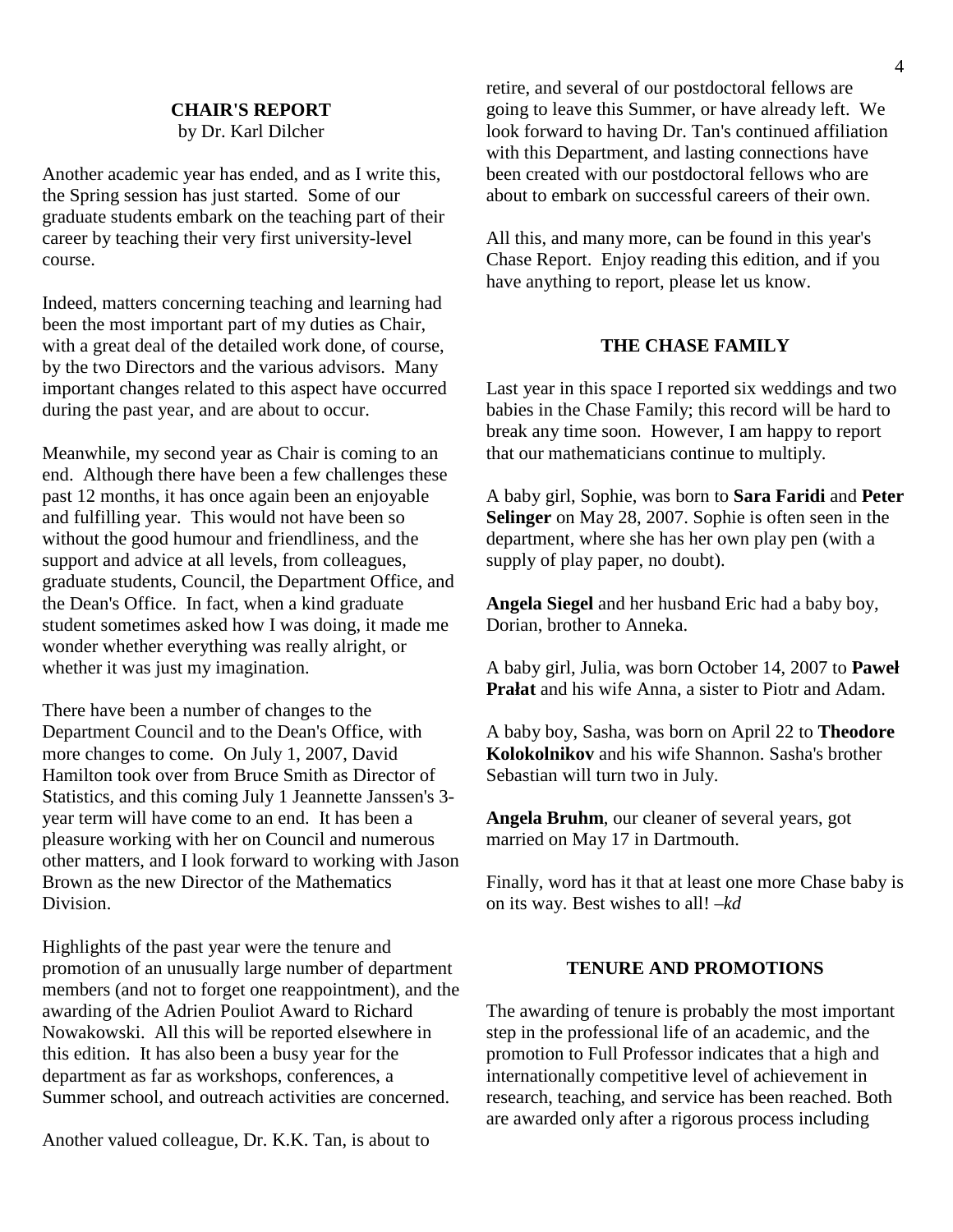peer review by several outside specialists in a candidate's research area, and several levels of

committees as well as reviews by the Dean and VP Academic.

This year we had a very strong group of candidates, both in numbers and in excellence. Tenure was awarded to Joe Bielawski (joint appointment with Biology), Mike Dowd, Sara Faridi, and Roman Smirnov; they will also be promoted to the rank of Associate Professor. Jeannette Janssen and Ed Susko have been promoted to the rank of Full Professor. Finally, Joanna Flemming was reappointed in her tenure-track Assistant Professor position. All these steps are effective this coming July 1.

During a recent ceremony all successful tenure and promotion candidates in the Faculty of Science were honoured by the Dean, VP-Academic, President, and a representative of the Board of Governors, with our department providing almost half all those honoured. The room was also teeming (if not crawling) with children, among them Sophie and Rustam-Jan representing our department. -*kd* 

# **CHANGES IN THE DEAN'S OFFICE**

Almost every department member has regular dealings with the Office of the Dean of Science; in fact, two mathematicians have important positions in that office, with Keith Taylor as Dean and S. Swaminathan as Secretary of the Faculty.

This July 30th, the Dean's Office will see quite substantial changes. Keith Taylor's five-year term as Dean of Science will have ended, and he will assume his new responsibilities as Associate VP Academic for Outreach and International Relations, a position for which he is eminently qualified. Indeed, already as Dean he has been very active in these areas. The Associate Dean, Patrick Ryall (Earth Sciences), will also step down at the end of June; he will be replaced by two Associate Deans with different areas of responsibility; their names are yet to be made public. Finally, Dr. Beth Retallack, the Assistant Dean for Student Affairs, will retire at the end of June; a successor has not yet been named. -*kd*

# **A MEETING OF HEADS AND SOULS**

Every year in November there is a national meeting of heads and chairs of Canadian Mathematics (or Mathmematics & Statistics) departments. While this originated as an initiative of the Canadian Mathematical Society, it is now formally an independent series of event, organized by a rotating group of three chairs.

The ninth meeting in this series took place on November 9th and 10th here at Dalhousie, and about 20 chairs descended on the Chase Building (and ascended to the Colloquium Room). They came from 9 of the 10 provinces, with the universities ranging geographically from CBU to UBC. The program included items of common interest to mathematical sciences departments and their chairs. As every year, one large and one small department were presented by their chairs, this time the University of Saskatchewan (Raj Srinivasan) and Mount Allison University (Kathy Baker). Invited guests included two program officers from NSERC; recent changes to NSERC policies were of particular interest, and particularly troubling, to the smaller departments, around the country, and in particular in the Maritimes.

The chairs were duly impressed by the Chase Building and by Halifax seafood; one discerning diner from a bigger city sent his special compliments after the meeting. The next meeting will take place in November 2008 at the Université de Montréal. -*kd*

#### **A NEW GRADUATE AWARD**

I am very pleased to report that a new award for graduate students has been established, namely the Heller-Smith Foundation Graduate Scholarship for Mathematics and Statistics. This annual award was made possible through a generous donation by the Heller-Smith Foundation, and was established to provide support and recognition to a graduate student.

The inaugural recipient is Amanda Halladay who is about to receive her M.Sc. degree in Statistics. We are happy that Matt Heller, who received his honours B.Sc. in Mathematics with us in 2001, has agreed to hand out this first award which is named after his family.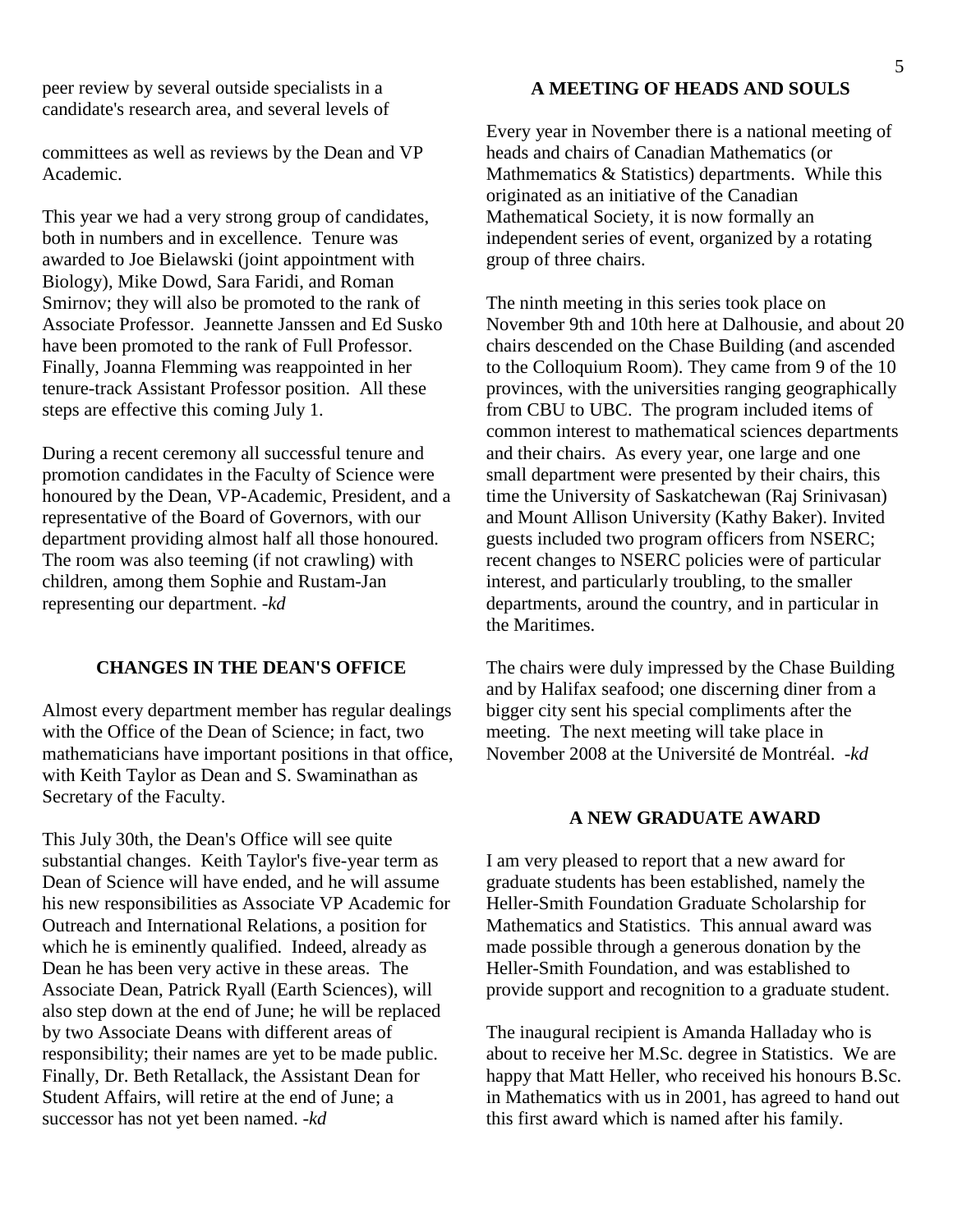This new award joins the Lett Bursary and the Edelstein Prize, which were established only last year, in providing recognition and financial support to our graduate students who, after all, are an essential part of our department. -*kd*

# **REPORT FROM THE MATHEMATICS DIVISION**

With the outgoing Director, Jeannette Janssen, on her well-deserved vacation, this report will be provided by the Chair who herewith accepts responsibility for any problems with this report, the Department, and all the rest.

This past year saw a number of important changes in the Division's course offerings, with more changes to come this September. Of course, not all changes are necessarily welcome, and so it is good news indeed that John Barger will continue on a 10-month instructor position, thus providing stability and continuity as course coordinator and instructor of MATH 1000/1010 and one other course each term. It has been reported that John is known among some groups of students as the Wizard, or sometimes as Dumbledore.

The mathematics Division continues with its diversification of the first-year Calculus offerings. MATH 1215, Life Science Calculus, has run for two years now, and after an increased effort to educate students and advisors about the purpose of this course, two sections have been opened for this coming year.

In collaboration with two members from the Faculty of Engineering, the course MATH 1280/1290 (Calculus of Engineers) was revived last September and 40 randomly chosen Engineering students were urged to take this course on a trial basis. This experiment offered a highly structured learning experience, and was done in collaboration with the Mathematics Division and was continuously observed by Jeannette. It was considered so successful that the decision was made to offer three sections next year, two of them taught by Engineering faculty (with strong mathematical backgrounds) and one by a member of our Mathematics Division. All Engineering students will be required to take MATH 1280/1290 instead of 1000/1010.

Another new course, MATH 1500, simply called The Calculus, was first offered this past year. Variously described as "calculus with delta and epsilon" or "honours calculus", it offered a very strong foundation especially for future Mathematics or Physics honours students, but it was also successfully attended by a couple of Engineering students. This course will again be offered this coming year.

Yet another component in the ongoing redesign of our first-year offerings is the new course MATH 1600: Spectrum of Mathematics. This course will be first taught by Dorette Pronk this coming Fall, and the main purpose is to provide a first-year Mathematics course to those students who come with advanced placement or other transfer credits (such as the International Baccalaureate) and would otherwise not have a mathematics course at all in their first term of university. Students who will take MATH 1500 (or 1000) concurrently would also be accepted with the instructor's permission. The course is intended to give an overview of modern mathematics and its applications and differs substantially from Mathematics for Liberal Arts in that it is mathematically rigorous and is intended for students who want to do degrees in mathematics or the physical sciences.

Finally, the sections of a number of service courses (such as Discrete Math or Mathematics for Commerce) have been consolidated, in consultation with the faculties concerned, and the course description of a number of courses have been revisited and brought up to date.

The Department thanks Jeannette Janssen for her tremendous work on these and other matters. -*kd*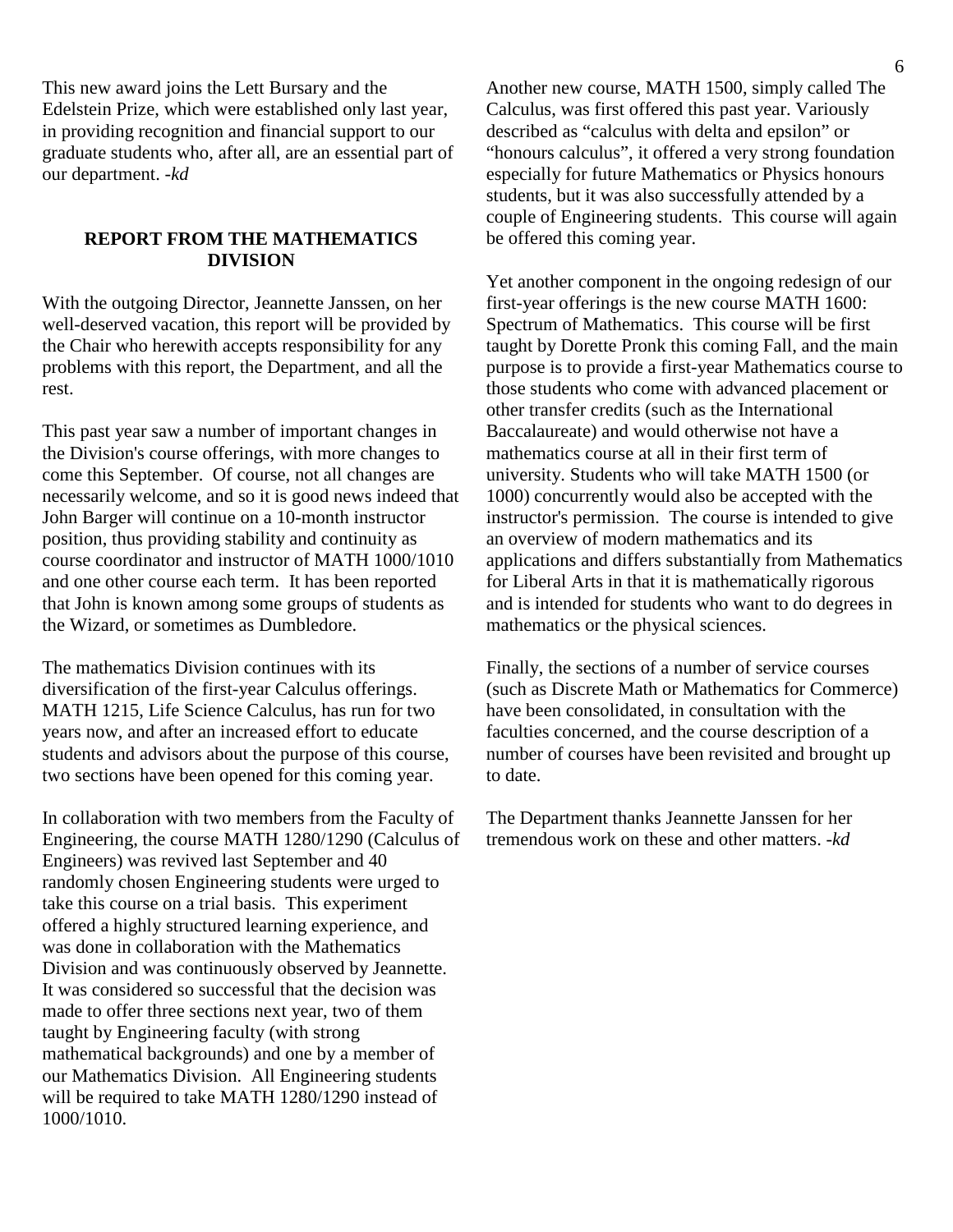#### **VISITORS**

Our department continues to attract sabbatical visitors. **Dr. David Wolfe** of Gustavus Adolphus College in Minnesota has been with us since the Summer of 2007 as Richard Nowakowski's visitor. **Dr. Paul Muir**'s home institution, St. Mary's University, is a little closer, but he is currently spending his sabbatical leave with us as Pat Keast's visitor. **Dr. Julie Horrocks** of the University of Guelph will be visiting David Hamilton for the following academic year and will also teach a statistics course. Finally, **Dr. Grace Chiu** of the University of Waterloo is going to visit the department for the Fall term as Mike Dowd's guest. We wish all visitors a pleasant stay, and productive collaborations here at Dalhousie. -*kd*

# **A FORMER COLLEAGUE HONOURED**

A large conference at a high scientific level was organized at Simon Fraser University in honour of our former colleague **Dr. Peter Borwein** on the occasion of his 55th birthday.

The 5-day conference (May 12-16) had approximately 100 participants and almost 60 talks. Speakers with Dalhousie connections were Heinz Bauschke (Ph.D. student around 1990), Jonathan Borwein, Karl Dilcher, Tamas Erdelyi (PDF, early '90s), Frank Garvan (PDF, late '80s), Colin Ingalls (honours B.Sc., 1992), and Songping Zhou (Ph.D., 1993). The M.C. of the conference banquet was Mike Bennett (honours B.Sc., 1987), and Mark MacLean (M.Sc., 1989) chaired a session. Karl Dilcher expressed this department's greetings at the banquet and presented a birthday card signed by many faculty and staff. Peter Borwein was a member of our department from 1980 until 1993, during which time he rose quickly through the ranks from Assistant to Full Professor. -*kd*



# **MATHEMAGICS**

This year's public lecture in our department's Distinguished Speaker series was actually more a performance than a lecture. In the evening of May 12, Dr. Arthur Benjamin of Harvey Mudd College (Claremont, California) gave a version of his highly acclaimed "Mathemagics" show before a large audience in a packed auditorium at King's College. Art Benjamin managed to both entertain and educate everybody from young children to mathematics professors. Earlier that day he had appeared on the CBC Radio noon-hour show, and in the afternoon he gave a Colloquium talk on "Combinatorial Trigonometry: A Method to DIE for".

The audience of the Colloquium talk learned that not even a magician can prevent luggage from getting lost by an airline, and so Art Benjamin wore a shirt borrowed from his friend (and sabbatical visitor) David Wolfe; he then called himself a mathematician in Wolfe's clothes.

This year's Distinguished Speaker's visit, and all the publicity surrounding it, was once again organized by Dr. R.P. Gupta. -*kd*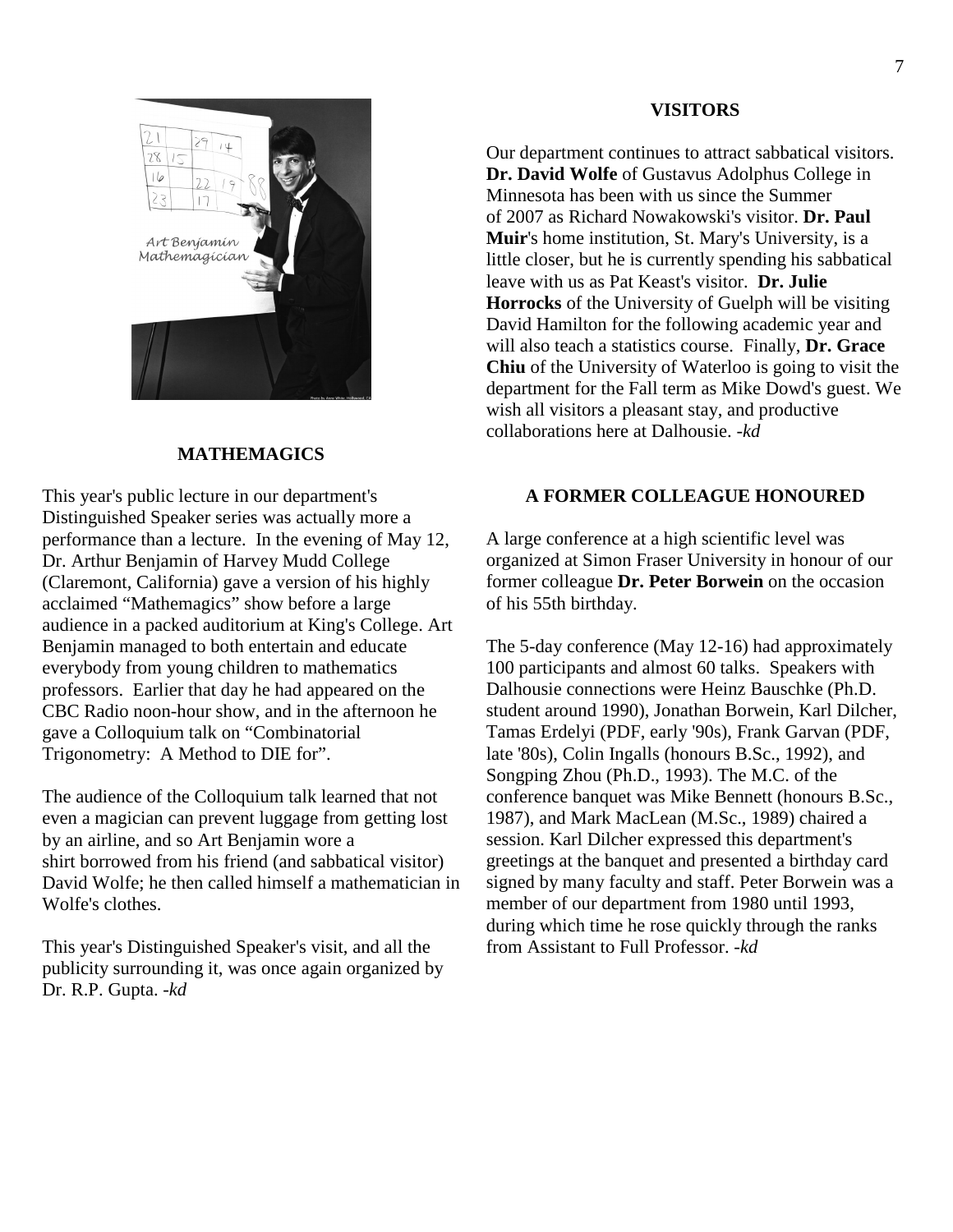# **A NATIONAL AWARD**

**Richard Nowakowski** was last year's recipient of the Adrien Pouliot Award, a national award from the Canadian Mathematical Society, "for individuals, or teams of individuals, who have made significant and sustained contributions to mathematics education in Canada".

To quote from the citation: "The award is an acknowledgment of Dr. Nowakowski's outstanding contributions to mathematics education locally, regionally, and nationally. Key among his contributions to mathematics in Canada has been his long-term involvement with and leadership of the Canadian Mathematical Olympiad (CMO) and the International Mathematical Olympiad (IMO). In 1986, Richard became Chair of the CMO Committee and served in this capacity for three years. In 1988 he became involved with the IMO, first as the Deputy Team Leader, and then as Team Leader in 1989 and 1990 and then again from 1994 to 1996. During these years he was Chair or a member of related CMS committees." (For the full citation, please see http://www.cms.math.ca/MediaReleases/2007/ap\_prize. html).

Richard received the award on December 9, 2007, during the CMS Winter Meeting in London, Ontario. He also gave a prize lecture, entitled "Can you repeat that, sir?"

Congratulations to Richard on this well-deserved recognition. -*kd* 

#### **POSTDOCTORAL FELLOWS**

Our department has always enjoyed the energy, youthfulness, and additional research strength brought by postdoctoral fellows. These past two years we were particularly fortunate to have perhaps more postdoctoral fellows than ever before. Unfortunately, some of them have already left, and some others will leave us during the Summer. Our best wishes to all those who have left, or are about to leave our department.

**Dr. Johan Brannlund** received his Ph.D. at Stockholm University in 2003, after which he was a postdoctoral

fellow at UBC. He came to Dalhousie in November, 2006, and has been working with Dr. Alan Coley. He will remain with us for at least the next year.

**Dr. O-Yeat Chan** received his Ph.D. at the University of Illinois in 2006, just before coming to Dalhousie. His fields of interest are classical, additive, and computational number theory, and he works with Drs. Jonathan Borwein and Karl Dilcher. Last year Dr. Chan was awarded an NSERC postdoctoral fellowship and will be with us for another year.

**Dr. Sigbjørn Hervik** received his Ph.D. at Cambridge University in 2004, after which he came to Dalhousie as a Killam Postdoctoral Fellow. For the past two years he was an AARMS PDF. His fields of interest are general relativity and cosmology, and he has been working with Dr. Alan Coley. Dr. Hervik left Dalhousie in mid-April to take up a professorship at the University of Stavanger in Norway.

**Dr. Georg Hofmann** has been with us since 2005, first as a sessional instructor, and this past year as a postdoctoral fellow, working with Dr. Keith Taylor. He received his doctoral degree in Darmstadt, Germany, in 2004. His research interests include infinite-dimensional Lie algebras and the geometry of reflection groups. Georg has just left Dalhousie to take up a position here in Halifax as a mathematician with an international reinsurance company.

**Dr. Toby Kenney** received his Ph.D. at Cambridge University in 2006, and came to Dalhousie in September of that year as an AARMS postdoctoral fellow. His research interests are in category theory and topos theory, and he has been working with Drs. Bob Paré and Richard Wood. In August of this year he will leave us to take up a three-year research position at the Matej Bel University in Banská Bystrica.

**Dr. Dante Manna** received his Ph.D. at Tulane University in 2006, and joined this department soon afterwards on an AARMS Director's Postdoctoral Fellowship. His fields of interest are classical analysis and number theory, and he works with Drs. Jonathan Borwein and Karl Dilcher. Later this Summer Dante will leave us for a tenure track assistant professor position at Virginia Wesleyan College in Norfolk, VA.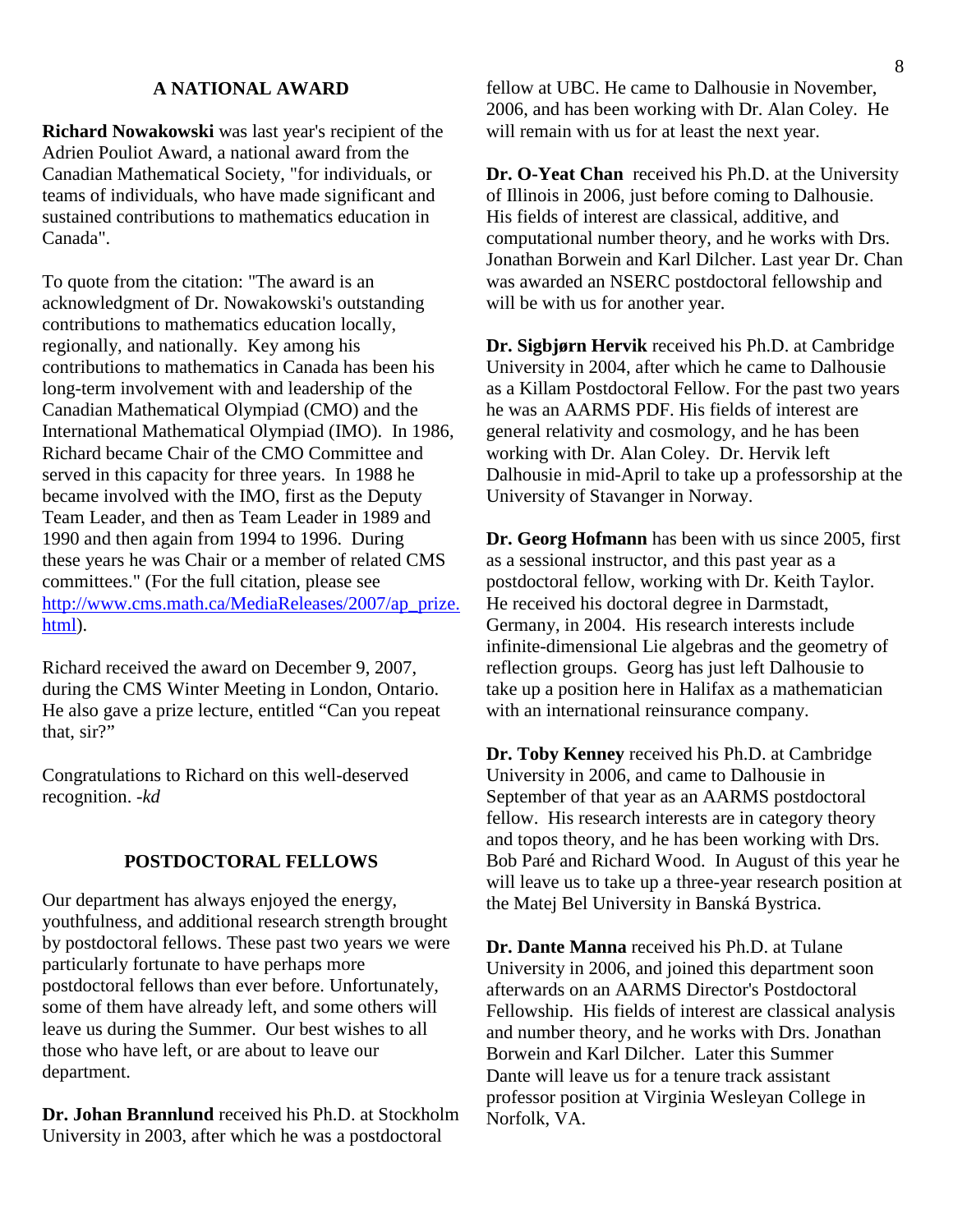**Dr. Georgios Papadopoulos** joined us as a Killam Postdoctoral Fellow in August of 2007. He received his Ph.D. at the University of Athens in 2005 and held a postdoctoral fellowship there until he came to Dalhousie. His field of interest is general relativity, and in particular mathematical and quantum cosmology. He is working with Dr. Alan Coley.

**Dr. Nicos Pelavas** received his Ph.D. at Queen's University in 2002, and he has been in this department since the Fall of that year as a postdoctoral fellow and instructor of numerous courses. His fields of interest are general relativity and cosmology, and he works with Dr. Alan Coley.

**Dr. Paweł Prałat** received his Ph.D. at Adam Mickiewicz University in Poznań, Poland, in 2004, after which he was a postdoctoral fellow at the University of Waterloo and Wilfrid Laurier University. Since September, 2006, he has been a PDF in this department, partly funded through MITACS. His research area is modelling and mining of network information systems, and he has been working with Dr. Jeannette Janssen. Pavel will be with us for at least another year.

**Dr. Huaichun Wang**, who has been at Dalhousie since December, 2004, received his Ph.D. in Biology at the University of Ottawa in 2005. His research interests include Molecular Evolution and Bioinformatics, and he has worked with Dr. Ed Susko and his coinvestigators on statistical modelling of protein sequence evolution.

Again this year our department has been able to attract a successful Killam PDF applicant. Unfortunately the candidate turned down the offer, but he has good contacts with the department, and it is hoped that he will join us on a different program at some later date. -*kd*

#### **THE STATISTICS DIVISION**  by Dr. David Hamilton

One of the more interesting innovations in the Statistics Division this year was the creation of an online version of our introductory course Statistics 1060. This course was offered to students at the Michener Institute for Applied Health Sciences in Toronto, who accessed

videotaped lectures, submitted assignments and got help over the internet. The architect for this course was Professor Ron Hilburn, who mastered the new technologies required to make this possible. Congratulations and thank you Ron!

Another interesting development this year was the approval of our undergraduate program by the Statistical Society of Canada for accreditation purposes. This means that graduates of this program will be able to apply more easily for the A.Stat, or Associate Statistician, designation. Many thanks to Bruce Smith for putting together our successful application. The A.Stat designation is 'intended to indicate to the broader statistical and non-statistical communities that the holder has achieved a certain level of professional competence in the understanding and application of statistical methods, and maintains a level of ethical practice.'

(www.ssc.ca/accreditation/index\_e.html)

Graduates who obtain the A.Stat accreditation should be more competitive for jobs involving statistical science.

# RETIREMENT

After 38 years as a full-time member of this department, **Dr. Kok-Keong (K.K.) Tan** will be officially retiring on June 30, 2008. Dr. Tan was born in Shanghai, China. He received his B.Sc. in 1966 at Nanyang University in Singapore, after which he went to the University of British Columbia. After finishing his Ph.D. there in 1970, Dr. Tan came to Dalhousie, and has remained here ever since, becoming a Full Professor in 1983.

Dr. Tan has been a very active researcher; he travelled widely and held numerous visiting positions, mainly in East and Southeast Asia. He supervised four M.Sc. and four Ph.D. students, as well as three postdoctoral fellows. While Dr. Tan taught many different undergraduate and graduate courses, in recent years he has been specializing in our large second-year courses.

On Wednesday, June 18 (3 p.m.), there will be a retirement party for Dr. Tan in the Pub of the Dalhousie University Club. The Department is invited, and so are all others who have known Dr. Tan. Members of Dr. Tan's family will also be present. -*kd*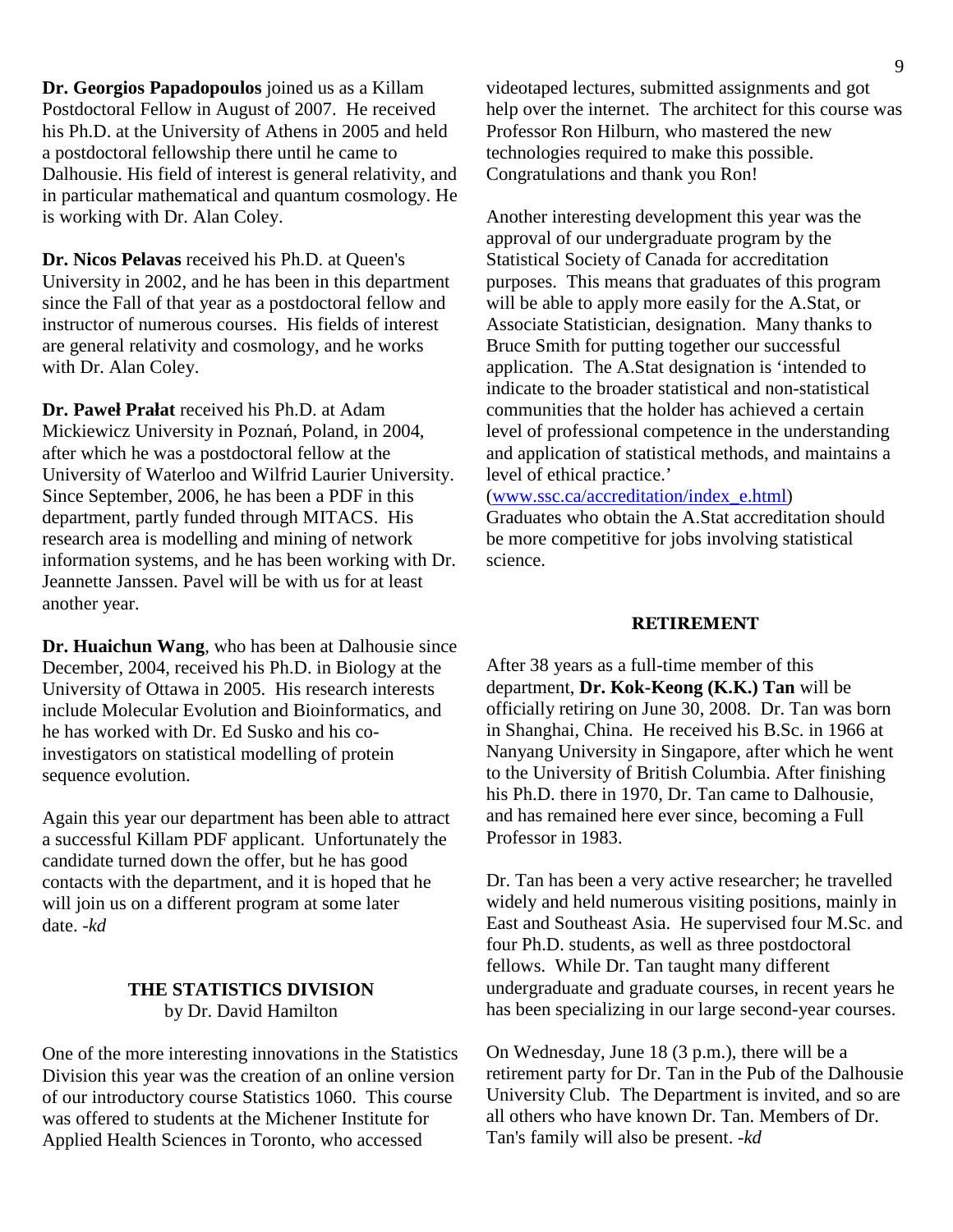#### **A NEW SPACE FOR STUDENTS**

Work has recently begun on what are probably the most extensive changes to the Chase Building since it has become the home of our department in 1985. For more than 22 years now the most prominent and perhaps the most pleasant space in the building has been occupied by the department library. This was only reasonable because for mathematicians (and statisticians to a lesser extent) the library played a similar role as do labs for the other sciences.

However, this has drastically changed in recent years, with almost all new and recent publications being available on line. At the same time there is an increased need to provide the best possible space to undergraduate students.

Therefore it was decided last Fall that the Mathematics and Statistics Learning Centre would move upstairs into the larger and much more pleasant space occupied by the departmental library, and that the library would move downstairs. For this purpose the Department and the Faculty of Science applied for, and received, sufficient funds from the University's Alterations and Renovations Budget. This was supplemented by a generous donation from Mrs. Alberta Boswall of Montreal, a Dalhousie alumna. This donation will be used to purchase modern furniture to create a pleasant seating area, with display spaces for mathematical games and puzzles, etc. Preparations and planning were done by a department committee chaired by Jason Brown.

As department members know, work has now begun, with the first stage, the renovations of faculty offices and the move of Joanne Flemming and Pierre Stevens, already completed. Keith Taylor's office, located next to Pierre's, has also been renovated. Meanwhile, for the Summer months the Learning Centre is temporarily located in the Seminar Room on the second floor.

So far everything is on schedule, and we expect completion by August 1. We look forward to a grand opening in September. - *kd*

#### **LIBRARY NEWS**

As reported above, the departmental library is undergoing the most drastic changes since the department moved into the Chase Building. A fairly large number of journals that are of no current or foreseen use, and that are duplicated electronically and/or in the Sexton (Engineering) Library, have been moved into storage. This was done after consultation with department members.

The remaining journals will be moved into the basement space currently occupied by the Learning Centre. This space is smaller, and therefore the aisles will be a little narrower than upstairs. Still, the library will remain an important and central resource located in a functional space (though not nearly as pleasant as before), and will continue to be easy to use. A photocopier will be located in Pierre Stevens' old office; this office will also contain shelves with current and unbound journals.

On a different note, the department continues to have a large number of quality books in mathematics and related sciences that are for sale, with proceeds going to the library collection. These books are catalogued and can be found at

http://www.mathstat.dal.ca/~dilcher/oldbooks.html Prices are particularly low for students, alumni, and friends of the department. -*kd*

# **LEARNING CENTRES** by Pierre Stevens

The Mathematics and Statistics Learning Centre is an undergraduate support centre for students who are taking first and second year courses offered by our department. However, the services offered by the Centre are broader and effects four different groups:

- **Students**
- Departmental faculty
- University community
- The Mathematical Education community at large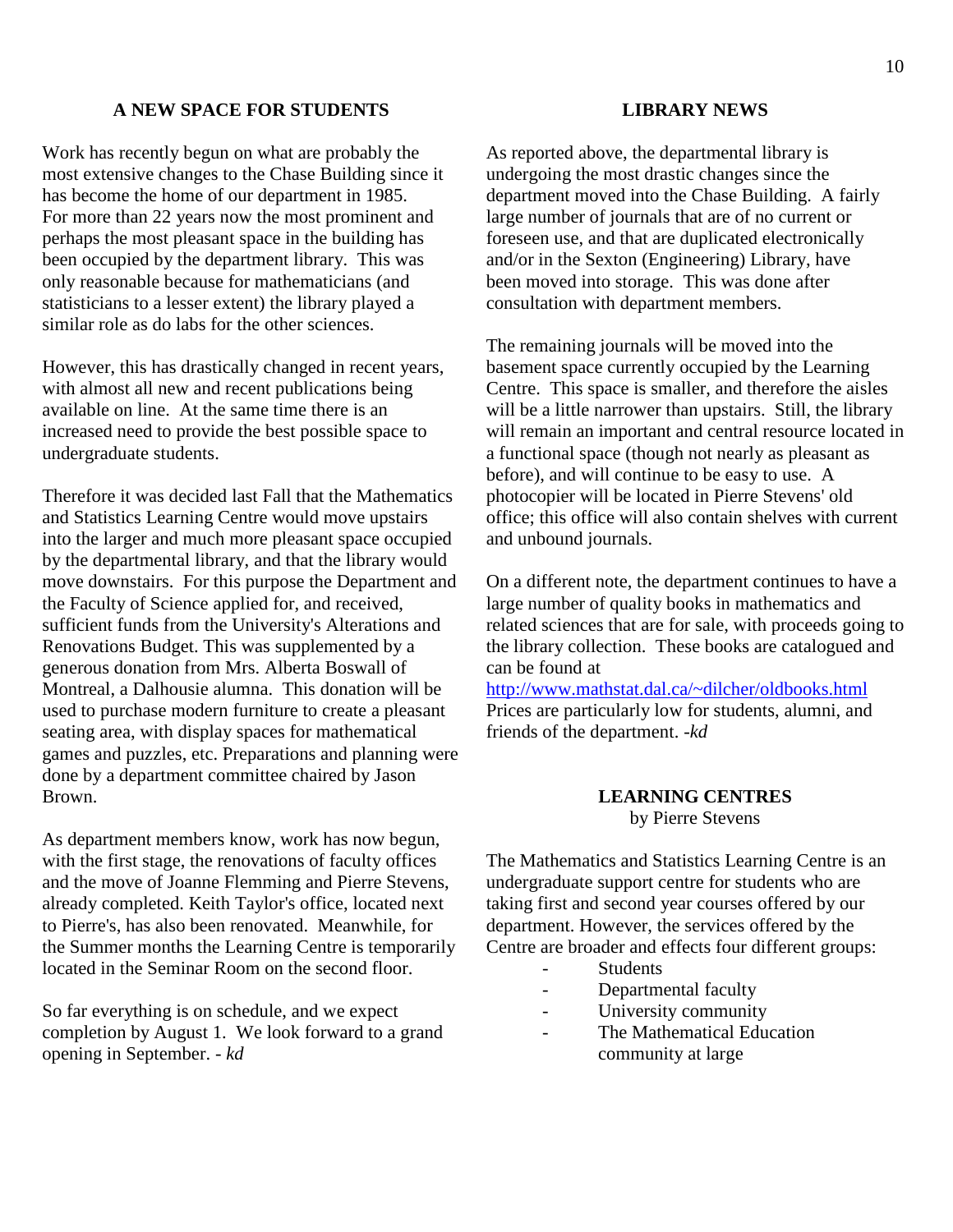#### **Student services**

One of the resources available to first and second year students are the Mathematics and Statistics Learning Centres. The department operates two learning centres, one in the Chase building and one in the Killam Library. This will be the last year that the centre has operated during the week days from Room 009 in the Chase building (Monday-Friday 8.30 am- 5.00 pm.) It's wonderful news that the centre will reopen in September 2008 on the first floor in the Agnes Baxter Reading Room location. The Reading Room will be renovated during the summer months to accommodate the Centre. The new centre will be, in contrast to the basement location, a bright, welcoming place where students can feel valued within the department. This move has been made possible thanks to the efforts of the Chair, Karl Dilcher, the Dean, Keith Taylor, and the Vice President Student Well Being …… The daily management and supervision of the project is in the capable hands of our Administrator, Gretchen Smith. I am sure that I speak on behalf of all students and TA's in expressing my thanks for this initiative in improving our services.

In the evening (Monday to Thursday 7.00-10.00 pm), the center operates out of Room G40M (the annex) in the Learning Commons in the Killam library

The staff for these tutorials consists of the director and Teaching Assistants (TA's). In the course of the day, staff changes at regular intervals. The Learning Centre TA's are comprised of graduate (PhD and MSc) students and honors graduate students.

This year we have enjoyed the valuable services of Melanie Abeysundera, Elizabete Almeida, Catriona Campbell, Sylvia Church, Danielle Cox, Geoffrey Crutwell, Isabel Gao, Vaneeta Grover, Andrew Hoefel, Matthew Hurshman, Neil McKay, Karyn McLellan, Robert Noble, Mark Pavlovski, Goldis Radjabalipour, Caroline Urquhart, Rebecca White, Scott Wile , Rory Wilson, Jin Yue, Jihua Wu and Liwen Zou. Thank you very much, all of you, for your dedication and contributions to a successful year.

The Centre provides an additional service by coordinating hourly course related group tutorial services for Math 1000 and Math 1010.

Other student services include the display of assignments, their solutions and other relevant resources. In addition the Director provides diagnostic testing services and informally advises students with regard to course selections based on their Mathematical and Statistical skills.

# **Departmental Faculty**

 The Centre provides a departmental service by coordinating the timely posting of relevant course materials in collaboration with the different course coordinators and by the creation of appropriate distribution procedures of course materials to students. Where in the past most of this was done through display windows and binders with printed materials, this service is now more and more provided through Blackboard Learning Systems. This way students enjoy access to Learning Resources on a 24 hour basis. The director of the Centre has also played a major role in the development and administration of on-line assignments for Math 1000 and 1010, In addition the Centre assists in the management of BLS sites for a variety of courses.

Informal student advising with regard to appropriate course selection is another resource benefiting the departmental faculty.

#### **University Community**

University oriented services include the administration of diagnostic testing as requested by students or as required by the department or Registrar's Office.

 In addition the director may advise the College of Continuing Education regarding the delivery of remedial mathematics programs.

#### **The Mathematical Education community at large**

Part of the director's mandate includes a professional responsibility towards the enhancement of Mathematical Educational and Instructional development. During the academic year 2007-08 we have managed to create and test a question data base for Math 1010 as part of the First Year Calculus Learning Enhancement Project.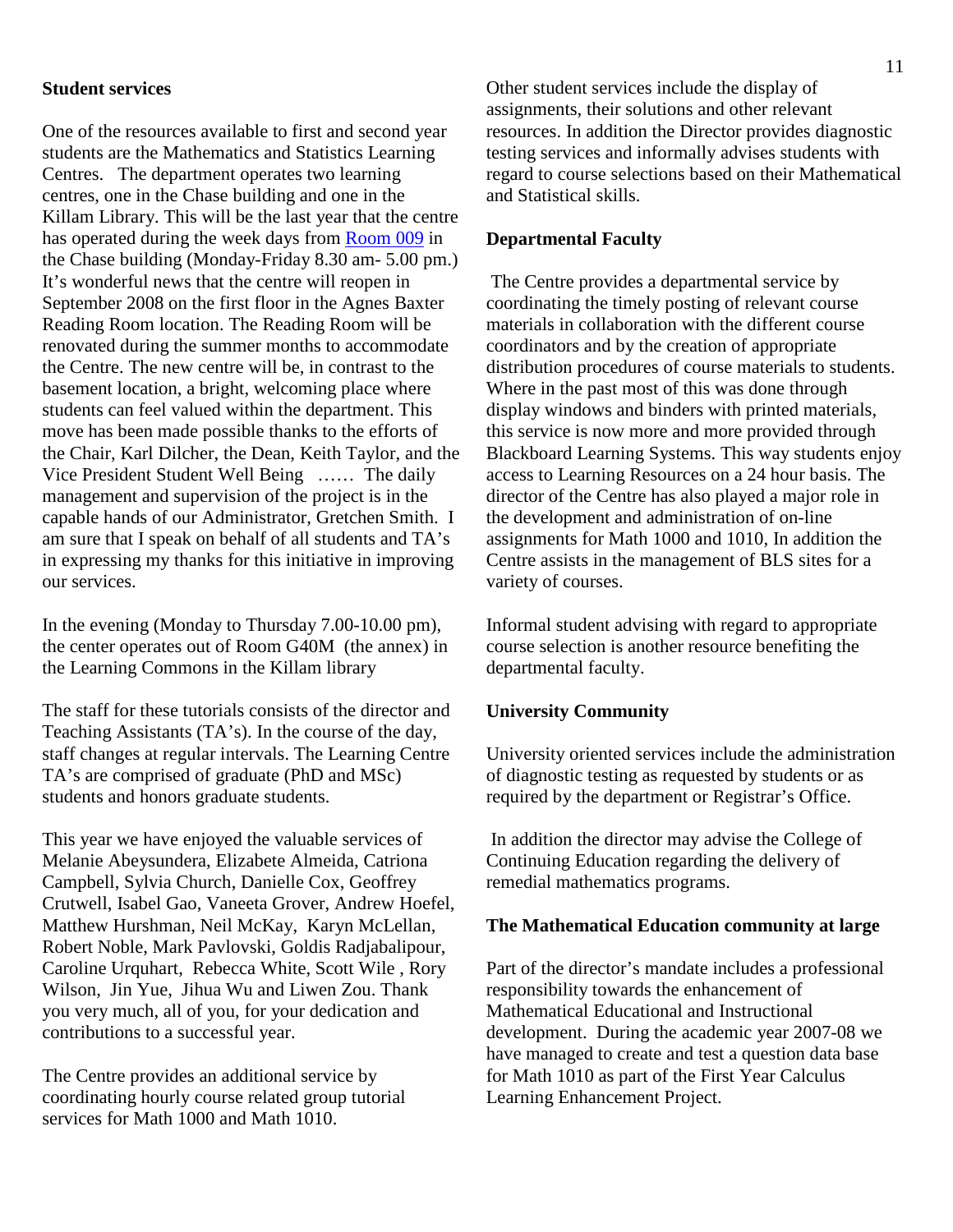The director maintains a list of private tutors. Although the creation of the list is just a small effort, it is much appreciated and often accessed by high school student, parents, university Students and Adult Learners

#### **Summary**

The centre continues to provide needed services on a drop-in basis to students at the first, second and sometimes third year level. A future challenge will be to make our new resource space a student friendly environment and increase the awareness of all students about this services and encourage their participation.

#### **A ROOM WITH A VIEW**

Another change to the Chase Building, though not as drastic as the move of the Learning Centre and the library, was the construction of a new seminar room on the third floor, Room 305. This room was created out of two adjacent faculty offices, and since last Fall it has been a much used and very pleasant space for research collaboration, meetings, and talks with small audiences. There are now concrete plans to install high-end communications equipment similar to the D-Drive facility in Computer Science. An application for funding has been submitted to ACEnet (the Atlantic Computational Excellence Network), with some funding from AARMS already committed. If this is successful, as is expected, then the equipment and the room will be shared by the Department, by AARMS, and by ACEnet. The equipment will be cartmounted and can therefore also be used for larger audiences in the Colloquium Room. - *kd* 

#### **PICTURE THIS!**

One fine day at the very end of March, our valued colleague Emeritus Chris Field came into the office to report the theft of his photograph from his office door. While this alone would be serious enough to merit a mention in this publication, it is truly puzzling that the thief left behind the (at least!) equally attractive picture of Chris's office mate, Professor Dick Sutherland. Whether it was due to this snub, or rather the Nova Scotia weather, Dick spent the following weeks in Arizona. Meanwhile, office staff are reportedly monitoring e-Bay on a regular basis to see whether

Chris' portrait appears for sale, and more interestingly, what the going price will be.

#### **PICTURE THIS II**

Speaking of photographs: A hot item on this end of the Dalhousie campus is the annual Science Calendar, with a beautiful science picture for each month, and several smaller pictures in the front and end matter. Early in the year, alumni, faculty, students and staff are invited to submit their two best pictures. Then, usually in March, after a pre-selection by Faculty of Science staff, the pictures are exhibited, for everybody to vote for their favourite photographs. The next year's calendar is then put together as a result of this.

The big winner for the current, 2008, calendar was Richard Nowakowski. Not only did he have the April picture (with two curious racoons), but more importantly, he made the cover! We have reproduced it also on the cover of this Chase Report.

For further information, and on how to submit pictures for future calendars, see http://science.dal.ca/NEWS\_AND\_EVENTS/ -*kd* 

# **PUBLIC HANGING**

In the afternoon of April 23, the Chair received the following ominous message from Gretchen:

"Dr. Gupta was hung this morning, In attendance were Paula, Bob Paré and Gretchen (Chris Field left before we hung him). We did a fine job."

Upon investigation, it turned out that a very nice, and very official, portrait of Dr. R.P. Gupta had been placed on the Department's Wall of Fame in the Conference Room. The second of our last two retirees, Dr. Pat Keast, has so far escaped capture. -*kd*

#### **PI-DAY FRIDAY**

Like every year for the past few years, the Graduate Student Society has put on a Pi-Day celebration on March 14 (3.14 in the American way of numbering days). Through personal connections, Graduate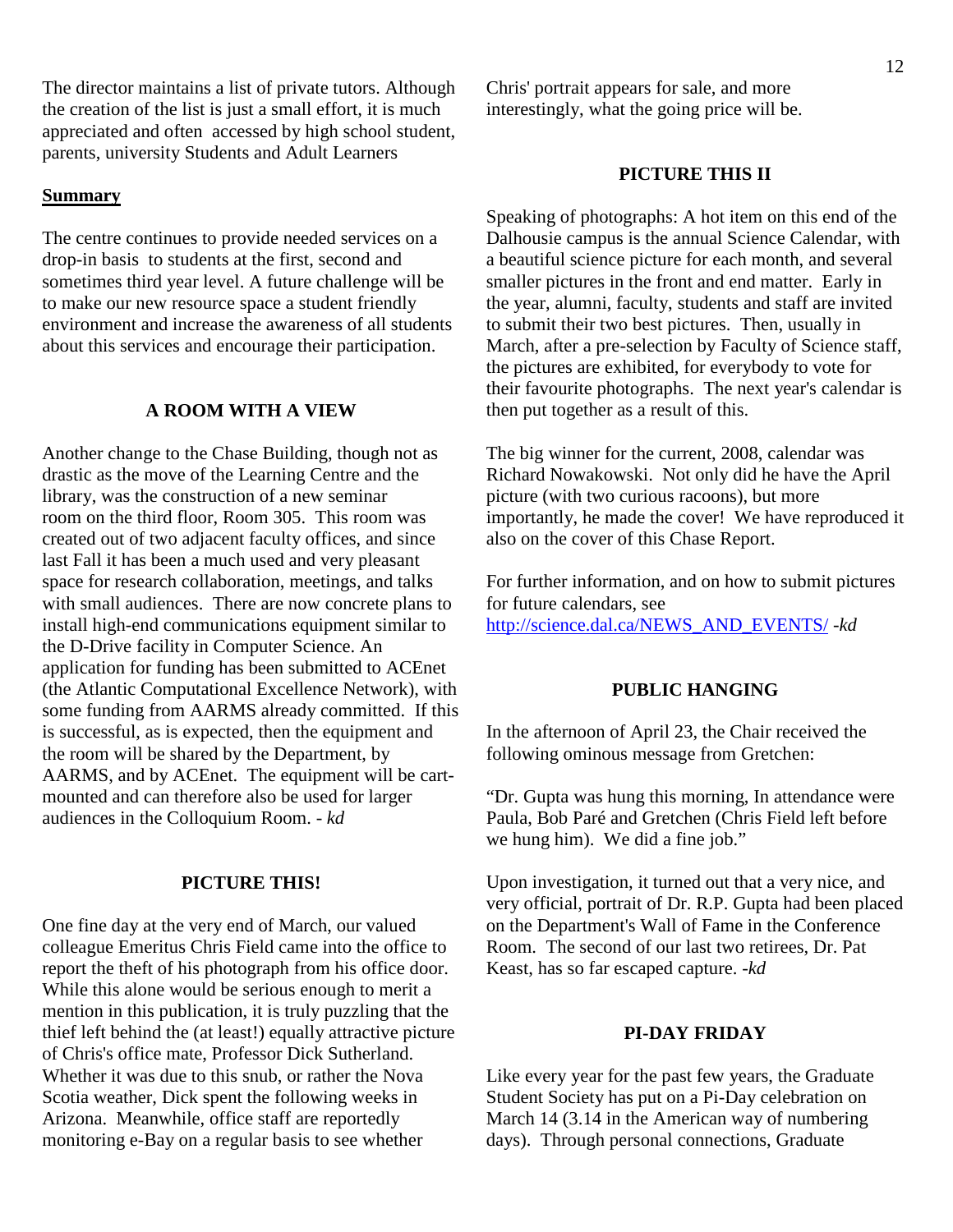Student Society President Andrew Hoefel managed to procure a good number of excellent and perfectly round pies. The event, which obviously began at 1:59, was very well attended, with an honours student (Isabel Gao) doing the honours. The Department Chair, who only a day earlier had publicly expressed his doubts about the pedagocial value of trivializing and americanizing the most important number in mathematics, was seen (and photographed) enjoying more than one piece of pie.

The event drew even larger circles: The day before, a CKDU radio journalist interviewed some graduate students concerning Pi-Day, and recorded one graduate student (who shall remain nameless) reciting from memory the first 100 decimal digits of Pi. -*kd*

# **NSERC GRANTS**

Once again this year, our Department has been very successful in attracting NSERC funding. Four Department members had applied for renewal of their Discovery Grants, and all four received funding at the same, or in some cases significantly higher, levels. Since this information is in the public domain, I will give the figures:

| \$24,000 |
|----------|
| \$53,991 |
| \$15,000 |
| \$21,500 |
|          |

Another notable fact is that the funding came through four different Grant Selection Committees, namely Pure & Applied Math B, Space & Astronomy, Pure & Applied Math A, and Statistical Sciences, respectively. A strong indication of the wide range of research done in this Department. Congratulations to all. -*kd*

#### **A MOVING STORY**

It was reported that the Department Chair was proud of at last being a mover and shaker, if only for 15 minutes. During the early stages of renovations to create the new student space, several file cabinets needed to be moved. However, safety regulations did not allow the two burly movers to do the job. So, two scrawny academics had to jump in and remove the very heavy drawers so that

the empty cabinets could then be moved professionally

and completely legally. After this moving experience the Chair, who had been joined by Alan Surovell, returned to his office still shaking from the exertion, but happy and duly praised by Gretchen Smith. -*kd*

#### **AWARDS DAY SPEAKER**

This year's Awards Day Speaker is one of our own, **Dr.**  Peter Fillmore. His connection with this Department is probably closer than that of any other speaker before him. Peter is not only a Dalhousie graduate, but he was also an active member of this department for 25 years and has been Professor Emeritus for the past 10 years. It was he who started the tradition of Awards Day and Awards Day Speakers during his time as Department Chair (1987-91), so we are happy that it is his turn to address this year's graduates and their families.

Peter Fillmore graduated from Dalhousie University in 1957 with an Engineering diploma, an honours degree in Mathematics and the Sir William Young Gold Medal. He then received his M.A. in 1960 and Ph.D. in 1962 at the University of Minnesota. He was at Indiana University in Bloomington from 1964 to 1972, and progressed from Assistant to Full Professor in those eight years.

In 1972 Peter and his young family returned to Nova Scotia, where he was appointed Killam Research Professor in this department. Peter is best known for his work in C\*-algebras, and he is the author of several books in the area. He also supervised several graduate students, some of whom now have very successful academic careers. In recognition of his achievements Peter was elected to the Royal Society of Canada.

In addition to his service as Department Chair, Peter has served the Canadian mathematical community in numerous ways, including terms as Vice President and President of the Canadian Mathematical Society (CMS) and as a member of numerous important committees nationally and internationally. Until earlier this year Peter served as Book Reviews Editor for the CMS.

Currently Peter's main interests lie in music, and he is actively involved in the local opera community, an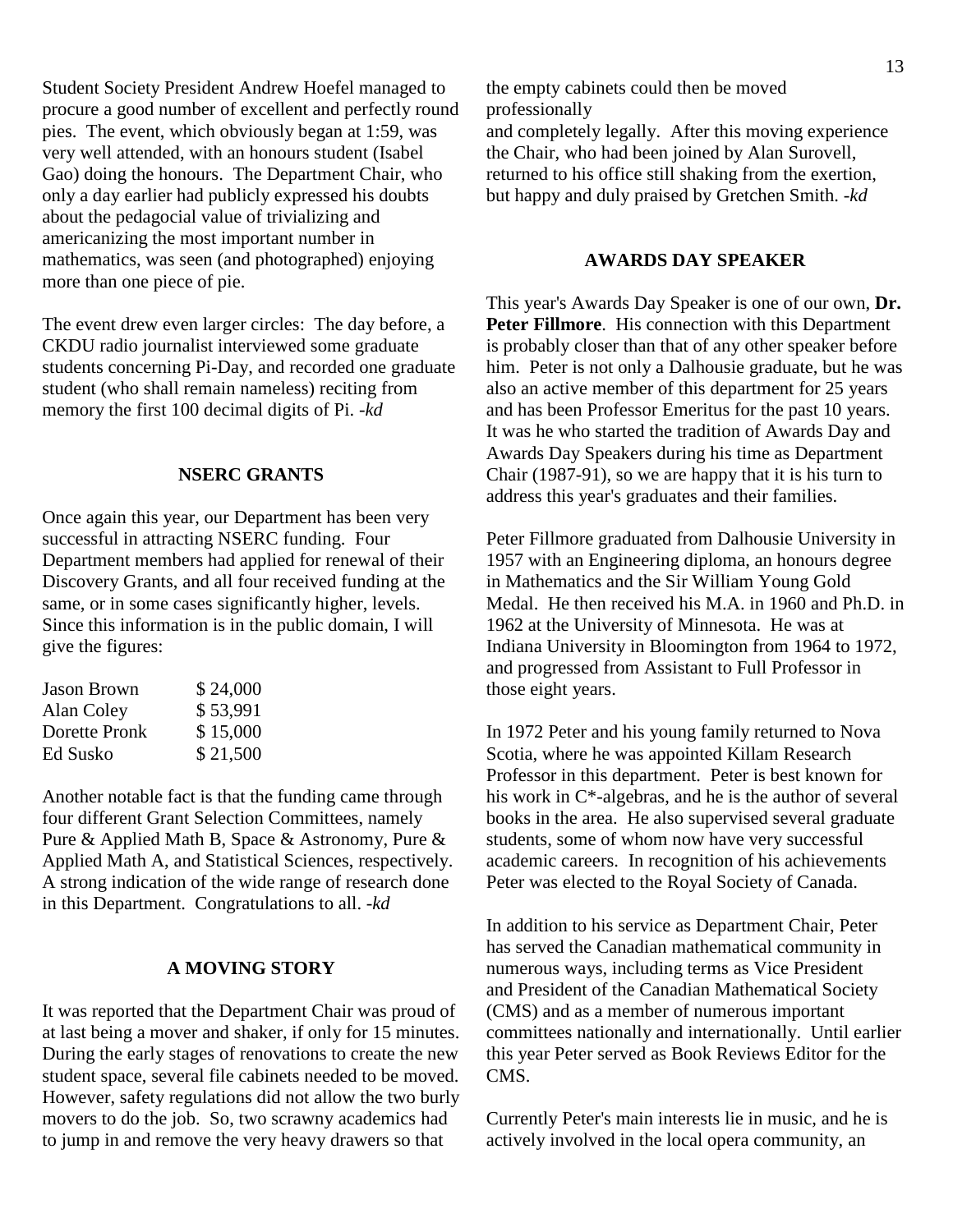interest he shares with his wife Ann-Ellen. Peter also sings in several high-level choirs. -*kd*

# **DALHOUSIE UNDERGRADUATE MATHEMATICS AND STATISTICS SOCIETY**

2008-2009 Council President : Mark Pavlovski Vice-President : Victor Bomers Treasurer: Jacqueline Suh Secretary: Zu Chen Communications Rep: Maggie Jones DSS Reps: Kristina Silmarie, Mica Das Gupta Member-at-Large: Jessica Vandorp

This summer DUMASS is hoping to send a number of students to the Canadian Undergraduate Math Conference in Toronto.

Dumass would like to congratulate all the graduating math students and wish them luck with their future.



Council Sept 2007- April 2008

President: David Clair President: Charlotte Haley Treasurer: Marc-Andre Chavy-Macdonald Secretary: Isabel Gao Communications Rep: Victor Bomers DSS Rep: Kaitlin MacMillan, Jacqueline Suh Member at large: Carol Ross, Andy Reddin

Facebook Group: http://www.facebook.com/group.php?gid=2313006875 &ref=ts Website: http://dumass.wordpress.com Email: mass@mathstat.dal.ca

# Objective:

Our main goal is to increase student participation in society events and connect students to each other.

#### Main events:

September 17, 07 BBQ October  $31,07$ November 8, 07 Trivia at Grawood December 19, 07 Christmas Party January 25, 08 Wino & Dino January 31, 08 Wine and Cheese March 14, 08 Pi Day April 1, 08 Society Hoodies July 9-12, 08 CUMC at Toronto

September 24, 07 Trivia Night in T-Room on Sexton Campus<br>Trick or Eat November 17, 07 Parade of Light on Spring Garden, donation of toys for children January 18, 08 Pool Night at the Locas Bar on Barrington Street January 25, 08 Life Science Social Pub Crawl February 14, 08 Valentines' day cookies February 15, 08 Games Night @ Grad House March 7, 08 Bowling Event @ Halifax Shopping Centre March 14, 08 Mini Golf @ Bayer's Lake March 28, 08 Pool Night at the Locas Bar April 2, 08 Annual General Meeting

- We've obtained liquor licenses online; our bartenders have been Victor and Charlotte
- We've organized two tutorials in each semester for first year math and stat courses
- Book buy back events from and to students at beginning and end of each semester
- We've held society sweatshirt design competition. Andy Reddin was the winner and won a free hoody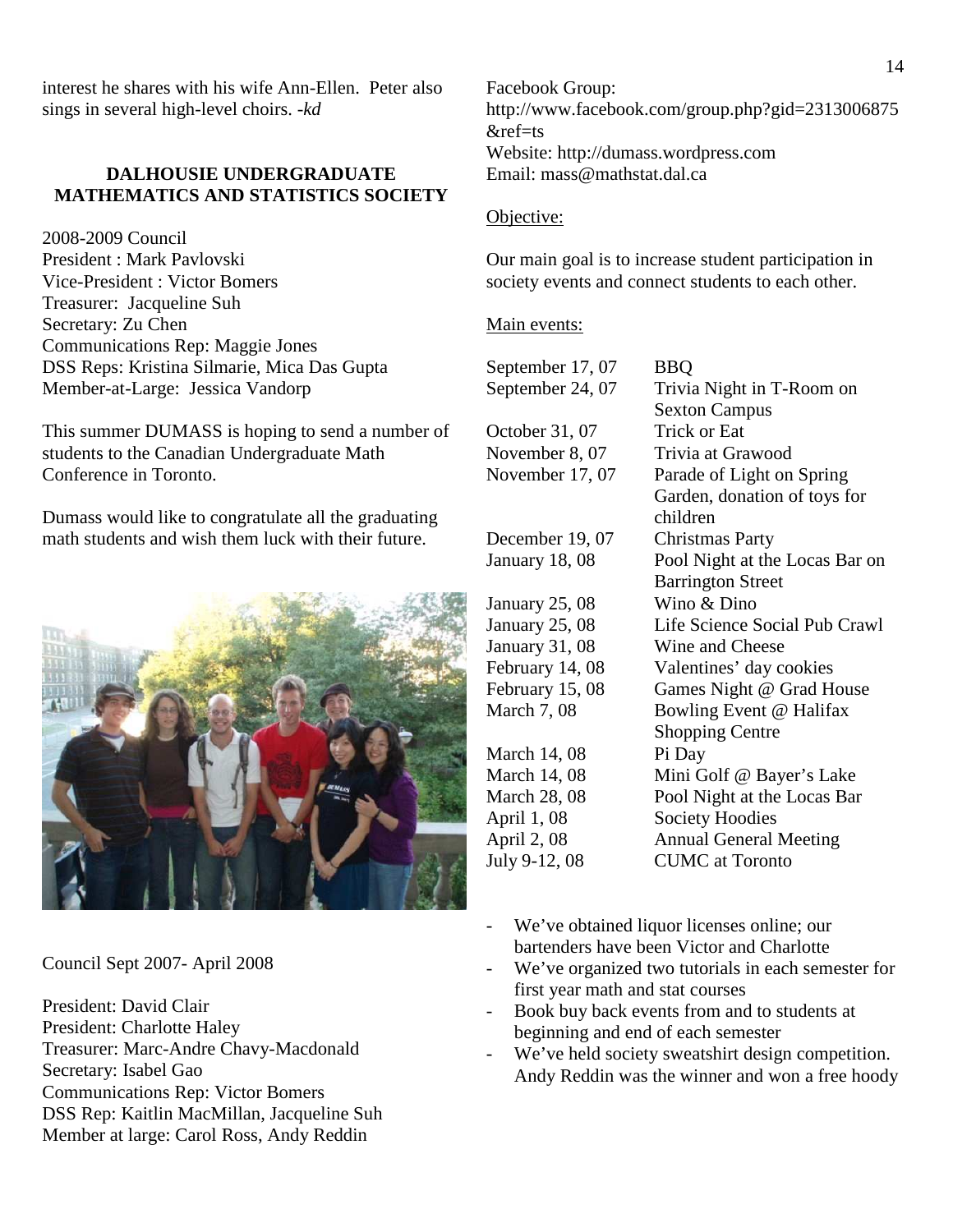Honours Presentations:

David Clair: The  $P_{\omega}$  model of the Lambda Calculus

ABSTRACT: Introduced in the 1930's by Alonzo Church, the lambda calculus is a formal system which was created for the purpose of examining the applications of functions along with recursion. The lambda calculus has, since it's introduction, been a very powerful tool in the domains of logic and computer science. The intent of this talk is to first and foremost give a detailed description of the P\_omega model of the lambda calculus. The talk will also give a brief introduction to the basic concepts of the lambda calculus and to the rules that the model follows.

Charlotte Haley: Wilson's Theorem: A universal Corollary?

ABSTRACT: Wilson's Theorem is one of the most prominent results of elementary number theory, stating that  $(p-1)! = -1 \pmod{p}$  iff p is prime. As will follow from theorems from number theory, group theory and combinatorics, Wilson's theorem will emerge as a common corollary of three unrelated sources.

Carol Ross: An Introduction to Metric Geometry and Length Structures

ABSTRACT: Metric geometry attempts to provide an intuitive means of understanding the geometry of a space. In this talk, I will present the notions of a length structure and its derived metric. This metric is 'intuitive' in the sense that it arises from a previously defined class of admissible paths in the space. For example, when measuring distance in mountainous terrain, a possible measure of distance is 'as the crow flies'. However, this distance is meaningless for anyone wishing to travel from one peak to another; instead, we can restrict our attention only to paths along the surface of the earth to get a metric that reflects the difficulty of traveling in mountains. This presentation will explore introductory metric geometry by means of similar examples.

# **GRADUATE STUDENT SOCIETY**  by Andrew Hoefel

The Dalhousie Math & Stats Graduate Society has had another great year. We continue to add to the progress made in previous years to build a strong sense of community among the graduate students and also in the department at large.

Our first social event of the year was the ever-popular martini party. This semi-formal event proved to be a great way to welcome the new graduate students and start the academic year. In the Fall, we also held our annual Halloween bash and a games night which was held jointly with the undergraduate society. The winter social events included an experimental bowling night, which was well received, and our celebration of pi-day on March 14th. The latter event was held together with the undergraduates and drew swarms of students and professors – presumably some of them were from our department. Our antics on this unusual holiday were reported on the local CKDU radio station.

Our cooperation with the undergraduate society extended to fundraising efforts as well. At the ends of the two academic terms we held tutorials to help students in Math 1000, Math 1010 and Stat 1060 with their exam preparation. We are proud of the efforts made by our volunteers to provide students with resources of the highest quality and to ensure that these events will continue to be successful in the years to come. We are also grateful to the undergraduate society and their volunteers for their pains taken in organizing these events.

On behalf of the Math & Stats Graduate Society executive, I would like to thank our members for a successful year and wish everyone a happy summer.

Andrew Hoefel (President) Rob Noble (Vice President) Melanie Abeysundera (Treasurer) Catriona Campbell (Departmental Liaison) Neil McKay (DAGS Representative) Margaret-Ellen Messinger (Computer Resources Representative)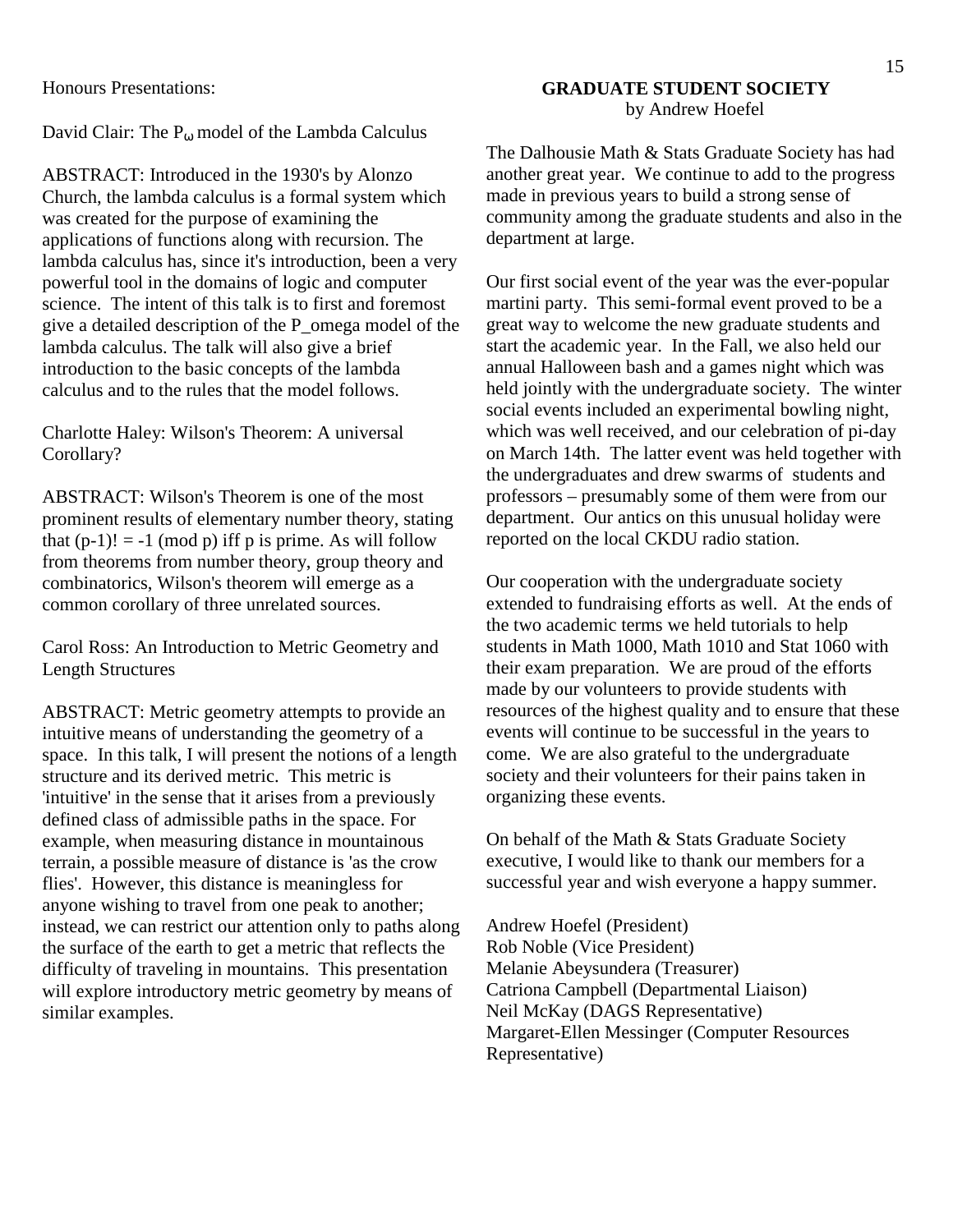# **GRADUATE STUDENT SEMINAR**  by Rob Noble Chair, Graduate Student Seminar Vice President, Graduate Student Society

The purpose of the Graduate Student Seminar is to host a series of talks that are both of interest to and at a level suitable to the graduate student community. These talks include ones given by graduate students themselves where they are provided the opportunity to gain the invaluable experience of preparing and presenting their research and other academic interests as well as ones given by faculty in the department that serve to introduce the graduate community to current day research in the areas of mathematics and statistics. The Graduate Student Seminar has also provided the Graduate Student Society the opportunity to gain experience in organizing such events. A detailed record of the activities of the seminar can be found on the seminar webpage:

http://www.mathstat.dal.ca/~msgrads/seminar

The Graduate Student Society would like to thank all those who attended and/or participated in the seminar this year. Below is a detailed list of the speakers together with the titles of their talks who participated in the seminar this academic year:

#### **Fall 2007**

Benoit Valiron, *When Are Two Subgroups Of The Rationals Isomorphic?*, September 18, 2007.

Margaret-Ellen Messinger, *The Firefighter Problem: modeling the spread and containment of fire on graphs*, September 25, 2007.

Matt Lewis, *Rolling Manifolds Without Slipping or Twisting*, October 2, 2007.

Josh MacArthur, *Intro to the Mackey Machine for Calculating Irreducibles*, October 16, 2007.

Johan Brannlund, *Projective Geometry*, October 30, 2007.

Melanie Abeysundera, *Classification trees applied to protein structure classification*, November 13, 2007.

#### **Winter 2008**

Neil McKay, *Surreal Numbers*, January 15, 2008.

Huaichun Wang, *Evolutionary bioinformatics: from modelling protein evolution to the study of genome adaptation*, March 11, 2008.

Karl Dilcher, *Divisibility properties of some classes of binomial sums*, March 25, 2008.

# **GRADUATE REPORT – STATISTICS**  by Dr. E. Susko

This year we welcomed two new MSc students into our graduate program, He Gao and Sonja Pritchett. Melanie Abeysundera, a graduate of our MSc program, entered the PhD program. Currently we have five continuing MSc and four PhD students in statistics. We have admitted two new graduate students for 2008/2009. Five MSc students have completed programme requirements since the last Chase Report:

| Elizabete Almeida |
|-------------------|
| Mei Chen          |
| Amanda Haliday    |
| Scott Wile        |
| Jin Yue           |

(Drs. Dowd and Flemming) (Drs. Field and Gu) (Drs. Field and Mills)  $(Dr.$  Dowd) (Dr. Smith)

# **GRADUATE REPORT – MATHEMATICS**  by Dr. Keith Johnson

In September 2007 the Mathematics division welcomed four new MSc students - Catriona Campbell, Danielle Cox Matthew Hurshman and Rory Wilson - and two new PhD students - Neil McKay and Karyn McLellan. At the October convocation five students – Alex MacLeod, Neil McKay, Sable McKeil, Karyn McLellan and Travis Squires - received their MSc degrees. Two MSc students - Matthew Lewis and David McNutt- and one PhD student -Richard Hoshino- will receive their degrees at the May convocation. Caroline Adlam was awarded an NSERC doctoral postgraduate scholarship and a Killam scholarship. The mathematics division has admitted five new MSc and three new PhD students for the 2008/2009 academic year. On July 1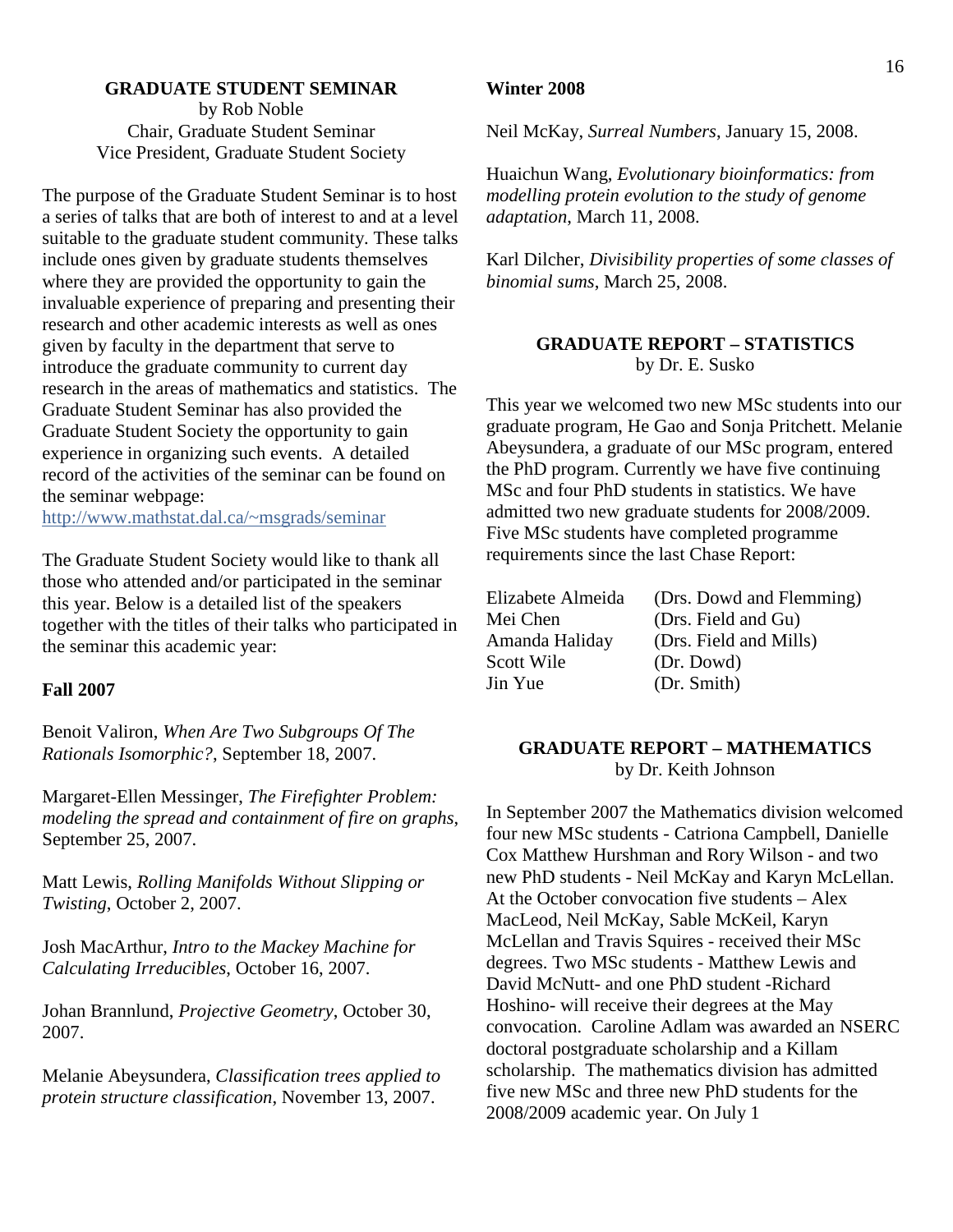Professor Richard Nowakowski will take over as graduate coordinator for Mathematics.

# **NOVA SCOTIA MATH LEAGUE** by Dr. R.J. Nowakowski

The Nova Scotia High School Math League (NSML) is an initiative run by the Dalhousie University Mathematics and Statistics Department designed to stimulate and challenge high school students across the province. The NSML is based on the very successful Newfoundland Math League which has been running since 1987. The first game was run in Halifax in 2002 by Richard Hoshino and Sarah McCurdy. Since then there has been no looking back. At the end of the 2006/2007 season we had approximately 320 participants across six regions. In 2007/2008, this expanded to 408 participants, with 102 teams from 38 High Schools.

This year, the League Coordinator and was Meghan Allen (PhD student) who also led the Problems committee, essentially she is the problems committee. This is the third year Meghan has been involved and will be her last. Meghan is due a lot of thanks for all her hard work and for helping grow the competition to its present size and distribution across the Province. Thanks should also go to the other members of the team all of whom are PhD students in the Mathematics Division Geoff Crutwell, Neil McKay and Angela Siegel. Dr John Irving (Saint Mary's University) also deserves thanks. He will be the Coordinator for the coming year.

This year the Provincial Final was held May 10 at Acadia University. Twenty teams were invited, unfortunately, one had to withdraw at the last minute. The top three teams were awarded Gold medals, the next five received silver and all others received Bronzethis to recognize the tremendous achievement and dedication of the students. The top three teams this year are:

1: Halifax West;

- 2: King's Edgehill;
- 3: Halifax Grammar.

More details can be found at http://www.mathstat.dal.ca/~mathleague/standings.html. The NSML is an excellent venue for students to compete in a friendly manner and learn some mathematics in the process.

# How does it work?

Currently, there are six centres which run the NSML games - Antigonish, Bridgewater, Halifax, Sydney, Truro, and Wolfville. On three separate days during the season, schools send teams of four students to participate in a three-hour mathematics problem solving competition. Throughout the competition, the students work as a team to answer ten different problems and have an opportunity to take them up afterward. They also participate in two math relays in which the team members get their own individual questions and race against the other teams to solve them all. The top teams at the end of the season are invited to a provincial championship held in the Spring.

# **STUDENT COMPETITIONS**  by Dr. O-Yeat Chan

It was a pleasure to coach our math competition team this year. We sent one team of two students, Ashley Kelly and Fredrik Sy, to the Atlantic Provinces Council on the Sciences (APICS) mathematics competition at its annual conference in Mathematics, Statistics, and Computer Science, which was held at the University of New Brunswick in Fredericton this past October. They also participated in the very challenging Putnam competition in December. In particular, Fredrik did quite well, ranking at 661 out of a total of 3753 participants throughout North America.

#### **EULER SYMPOSIUM AT DAL**

Leonhard Euler (1707-1783) was without doubt the most prolific and most influential mathematician of all time, with his work covering most areas of pure and applied mathematics and a great deal of physics.

In celebration of the 300th anniversary of Euler's birth there was an Euler Symposium in this department on October 26 and 27, sponsored by AARMS. It was the aim of the symposium to use local expertise to cover a wide range of different areas of Euler's work through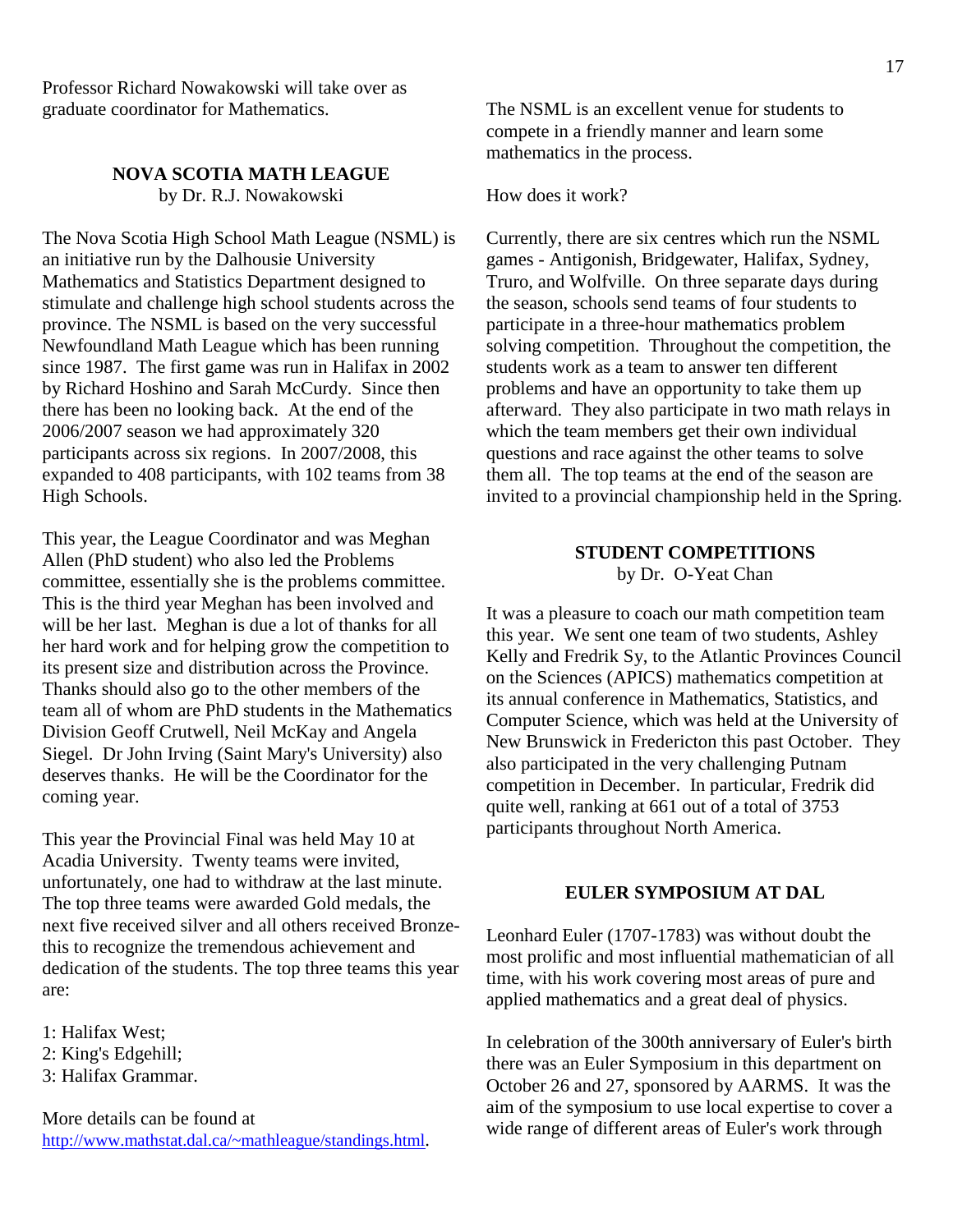one-hour expository talks. In addition, a prominent historian of mathematics and Euler specialist, Craig Fraser of the University of Toronto, was invited to speak at this event. The speakers (in alphabetical order) and titles of their talks were as follows:

Karl Dilcher: *Some Number Theoretical Results due to Euler* 

Craig Fraser: *Leonhard Euler and Divergent Series*

Jeannette Janssen: *Euler's Way of Counting*

Keith Johnson: *Euler and Elliptic Integrals* 

Jürgen Kreuzer: *Euler's Legacy to Physics*

Renzo Piccinini: *The Euler Characteristic and the Classification of Closed Surfaces* 

Roman Smirnov: *Mathematical Representation of Motion* 

S.Swaminathan: *Euler and the Zeta Functions*

Keith Taylor: *Logarithms and the Unit Circle* 

During the 1 1/2 days of the symposium an average of 30 people, in addition to the group of speakers, attended the event. All four Atlantic Provinces, and almost all Atlantic universities, were represented by the audience.

The symposium was organized by Karl Dilcher, Roman Smirnov, and S. Swaminathan. Further information can be found at

http://www.mathstat.dal.ca/~smirnov/euler300.html -*kd*



# **NUMERICAL ANALYSIS DAY**  by Dr. Pat Keast

The Eighth Annual Bluenose Numerical Analysis Day was held in Saint Mary's University on Friday, July 27, 2007. This meeting was supported by a grant from the Atlantic Association for Research in the Mathematical Sciences (AARMS). The organisers were: Ronald Haynes (Acadia University), Pat Keast (Dalhousie University) and Paul Muir (Saint Mary's University). Saint Mary's University provided the venue and AV assistance, and the Faculty of Science at Saint Mary's sponsored the refreshment breaks and a reception at the end of the day.

About thirty people attended the meeting, from Acadia, Dalhousie, Saint Mary's, and the University of New Brunswick. The keynote speaker was Dr. Martin J. Gander (http://www.unige.ch/~gander) of the University of Geneva. There were ten contributed talks with thirteen speakers from undergraduate and graduate students, faculty and from industry and governmental laboratories. Several of the speakers were summer NSERC students. The programme was a good mix of theory and applications. The ninth meeting in the series will take place at Dalhousie on June 13.

# **GROUPS OF SELF-HOMOTOPY EQUIVALENCES AND RELATED TOPICS**  by Dr. Renzo Piccinini

This conference, to be held at the Department of Mathematics and Statistics at Dalhousie University, from June 29 to July 5, 2008 is the third of its kind: the first was held at the Centre de Recherches Mathematiques (Montreal) in 1988 and the second, at Palazzo Feltrinelli (University of Milan) in Gargnano (Garda Lake, Italy), in 1999. Proceedings of these two conferences were published by Springer-Verlag and the American Mathematical Society.

The present edition is organized by Martino Arkowitz (Dartmouth College), Keith Johnson (Dalhousie), Kenichi Maruyama (Chiba University) and Renzo Piccinini (Dalhousie University). The Conference is being supported in part by a small grant from AARMS.

We are interpeting the "related topics" in the title in a very large sense, and thus we expect several interesting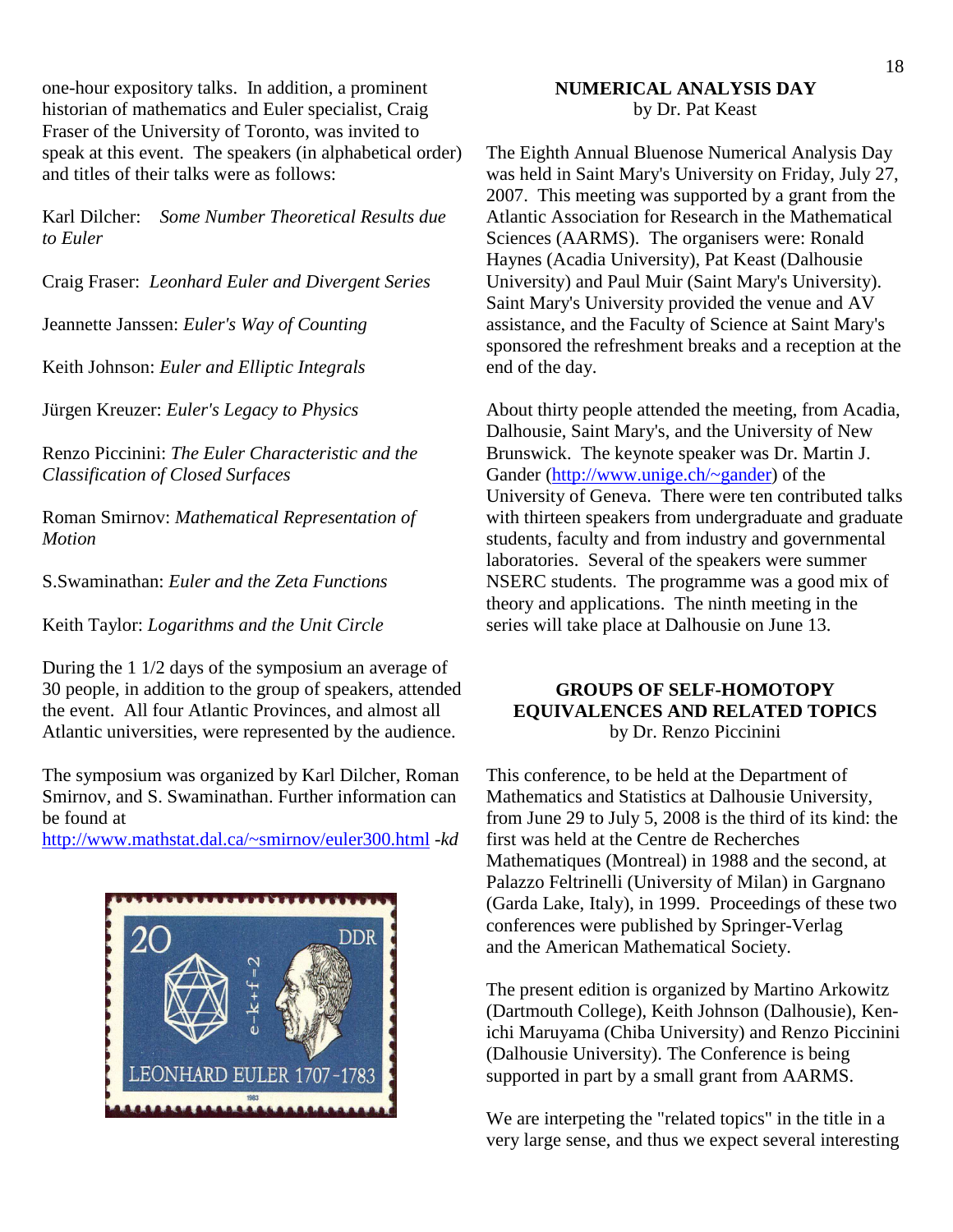talks in several areas of Algebraic Topology. Confirmed attendees are coming from Brazil, Canada, Italy, Japan, Poland, Slovenia and the United States. There will be a Colloquium talk on the main subject of the conference open to a mathematical audience given by Martino Arkowitz; all members of the department are cordially invited.

A list of talks will be posted later on, together with other information pertinent to the conference.



More information available at http://www.mathstat.dal.ca/~caan2007/

# **CHEBUCTO COMMUNITY NET**  by Andrew Wright

2008 marks the fourteenth anniversary of the Chebucto Community Net, the longest running independent Internet Service Provider east of Ottawa. Here before Sympatico, before Eastlink, and a federally registered charitable organization since 1999, the Chebucto Community Net has helped provide thousands of people and hundreds of community groups and nonprofit organizations with an equal access to the tools of communication.

Well, that's what we used to do. It's not our fault, we've done amazing things with the barest of resources but technology has marched on. Nowadays if you have \$50 a month you can have equal access to the tools of communication and if you don't, well, too bad. The irony is that this was the situation that brought about the creation of the Chebucto Community Net in the first place and it is now the situation that threatens to close us down.

You see, we provide a free text-based dialup access to the Internet and for a \$100 membership, we provide a full unlimited PPP dialup connection. Our service works very well and a core of dedicated volunteers has poured a lot of time and energy to keeping it that way but dialup Internet access is no longer enough.

Our members with money have moved to highspeed and poorer people frequently do not have landline phone lines. This unequal access is referred to as the Digital Divide. It sounds almost laughable until you think: which child will do better, the one with home Internet access or the child who has to wait for time at a public terminal? Which grandmother will get to enjoy the photos of her family? Which person's job search will go better?

If you've ever looked at our website, http://chebucto.ca/ you'll notice a lot of information. We provide a free biweekly column on computer issues to the local papers,



The Internet, because of its size, decentralized nature, and loosely controlled architecture, provides a hotbed of challenges that are amenable to mathematical analysis and algorithmic techniques. The Fourth Workshop on Combinatorial and Algorithmic Aspects of Networking (CAAN 2007) held in our department in August 2007 brought together mathematicians, theoretical computer scientists and network specialists in a fast growing area that is an intriguing intersection of Computer Science, Graph Theory, Game Theory, and Networks.

Peter Winkler (Dartmouth College) and Alejandro Lopez-Ortiz (University of Waterloo) gave invited talks. The 10 revised full papers that were presented during the workshop, together with two invited lectures presented, were published in a post-conference

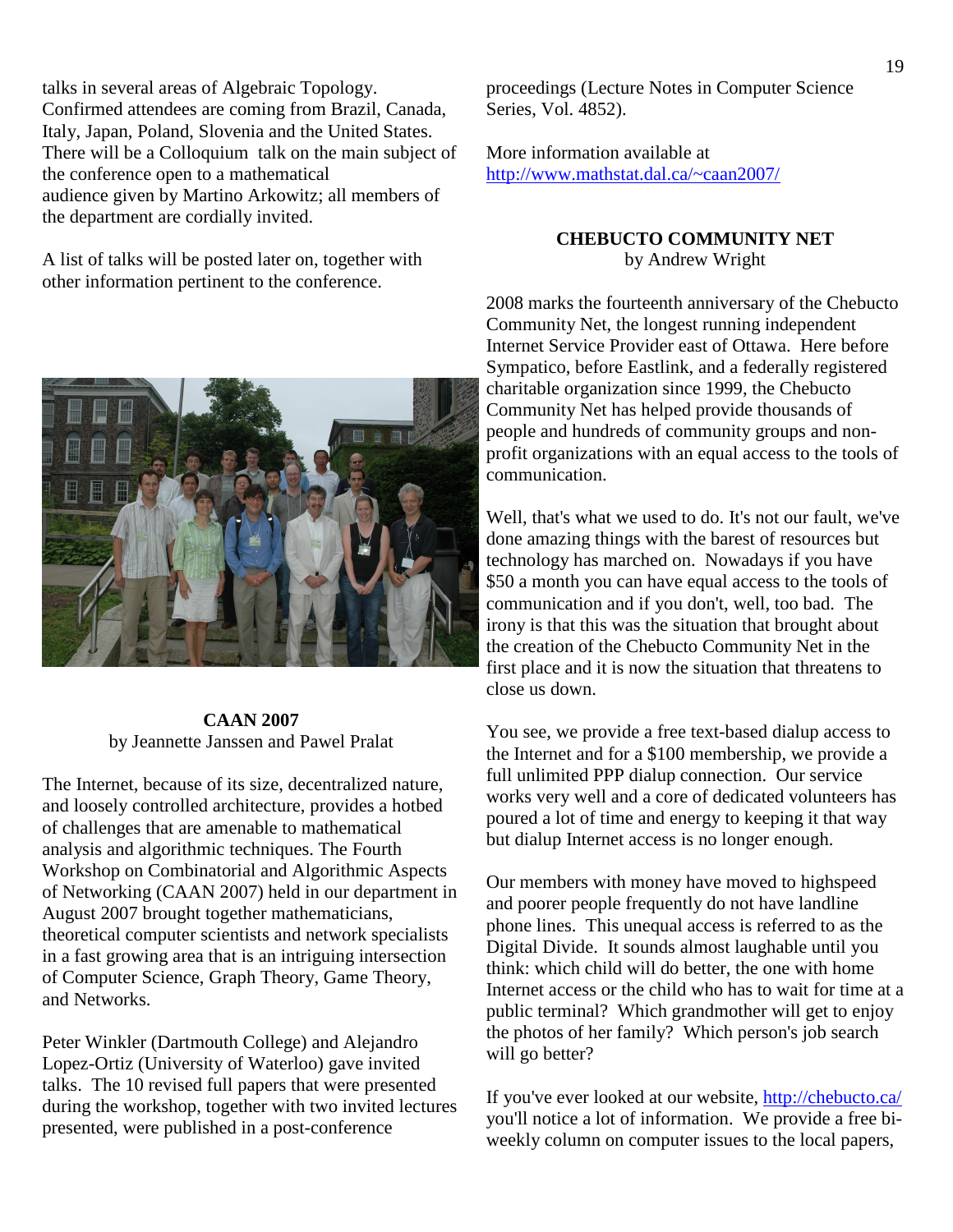an RSS newsfeed with timely computer security news that often scoops the major international news outlets, a bulletin board for community announcements, hundreds of community organization websites and other information resources and a cool world map updated daily showing where people accessing our website are coming from.

You may have walked past our office and noticed us working on some senior citizen's computer (which we do for free) to help get them online. Many of Metro's senior population would have no home Internet access at all without us.

We receive no government funding of any kind. We pay our bills from membership fees and from donations.

This year will mark more than our fourteenth anniversary of providing service to the community, it also marks the year we either turn our fortunes around, or start planning to close our doors. We aim to bring highspeed wireless connectivity to Metro through home-based wireless mesh networking for a \$100 a year membership. We will be providing completely free access to local websites and government websites. After almost three years of

development we will be unveiling this service over the next two months.

Innovative new technology developed right here in the Chase Building. It won't be the first time for that either. We were the source of Canada's original community networking software back in 1994. Already we have had expressions of interest in our wireless node software from community groups across the country.

Our challenge will be to get this new service out the door and operating in the real world without advertising or financial backing and with less operating money than we have ever had before.

Whether we can do it or not will be the big story for 2008. We think that Metro would be a much poorer place with no community Internet, just two large, impersonal commercial providers. We don't think that the public interest is well-served by \$50 a month highspeed access, even if the current provincial government does think that is fine. Time will tell if

enough people agree with us.

We would like to express our gratitude for the support we receive from the Department of Mathematics and Statistics without whom we would simply not exist and we hope in our small way that we help bring credit to you all.

# **CHASE COMPUTING UPDATE**  by Balagopal Pillai

The Department NSERC equipment grant application was successful this past year. With this new grant, computing equipment was purchased in late 2007 and is now fully operational. The department computing cluster was upgraded with 5 new computing nodes, an 8 terabyte storage server and a new rack. This cluster equipment and storage is available to all faculty, graduate students and visitors in the department. All servers and the machine room infrastructure have been working without any major problems the past year.

#### **CMS MATH CAMP DALHOUSIE UNIVERSITY JULY 16-20, 2007**  by Chelluri C.A. Sastri Suraj Sikka

The camp was held by the Department of Mathematics and Statistics, Dalhousie University, under the auspices of the Canadian Mathematical Society (CMS) and Dalhousie University, with financial support from various sources, including Dalhousie, ESSO, and NSERC/PromoScience. This was the eighth in a series of annual camps that began in 2000. The organizers, as before, were Chelluri C.A. Sastri and Suraj Sikka.

The format of the camp was essentially the same as in previous years. The instructors were David Hamilton, Bruce Smith, David Iron, Keith Taylor, O-Yeat Chan all from Dalhousie University, and Robert Dawson, John Irving, and Wendy Finbow-Singh from St. Mary's University. Nobody, among the instructors, organizers or helpers, of whom there were many, received any payment for services rendered.

The students arrived, and registered, on Sunday, July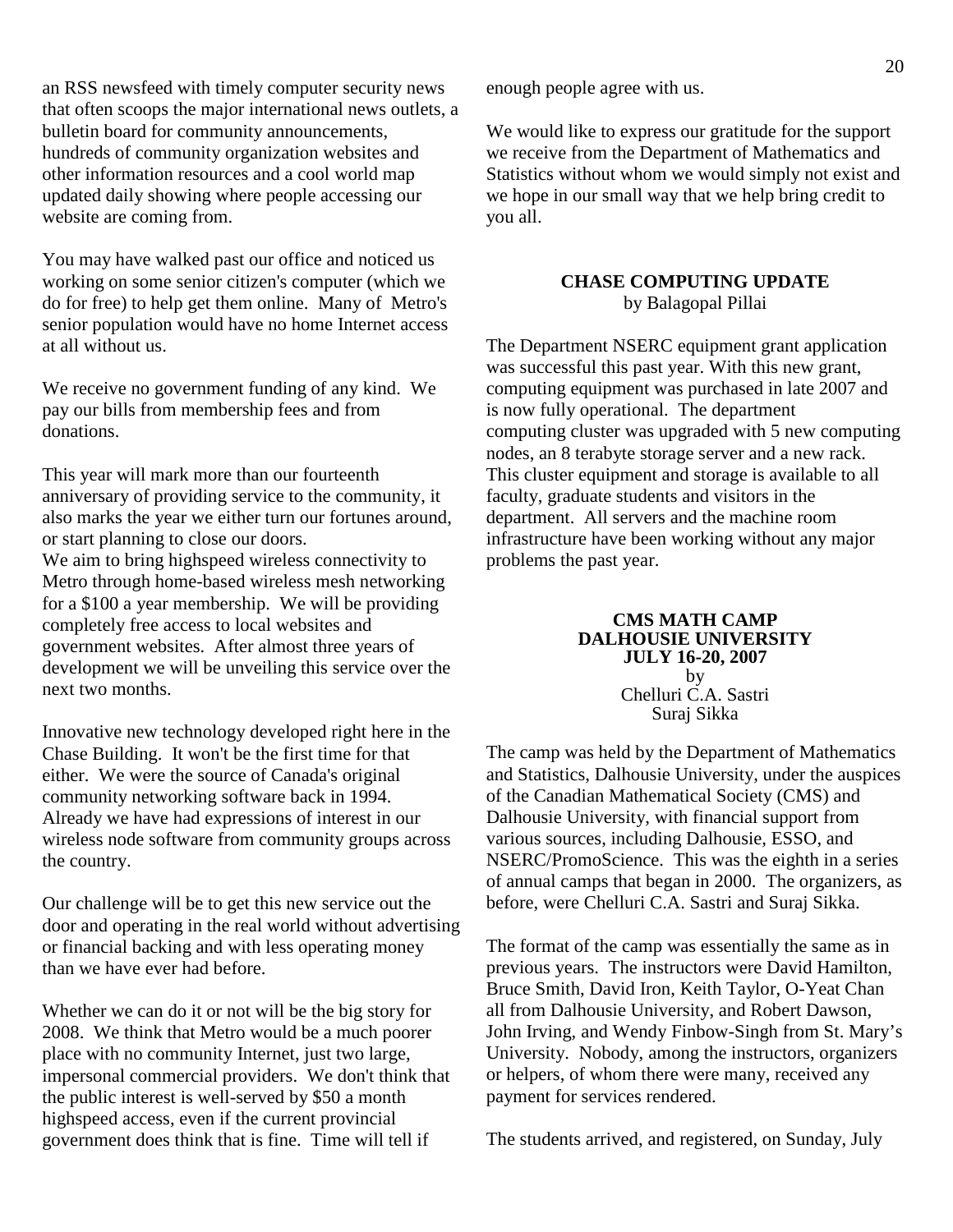15, between 1:30 and 2:30 pm. The organizers and the two chaperones, Sunita Gupta, and Dave McNutt, received them. Dave is a graduate student in our department, and Sunita a high school mathematics teacher. The students and the chaperones all stayed at Howe Hall, a student residence. Following registration, a reception was held for the students and their parents.

Computers were an integral part of the camp. The computer lab belonging to the Faculty of Engineering and located in the Dunn Building was placed at our disposal for the entire duration of the camp. For this we are grateful to the Engineering Faculty and, in particular, to Reg Peters, who is in charge of the lab. It was used to teach Maple and geometry. In addition, one of the instructors, Robert Dawson, taught the students how to print on their T-shirts some of the work they had done in class. For this purpose, each of the students was given a T-shirt. They thoroughly enjoyed this activity, and the individualized T-shirts look great.

Each day of the camp was divided into a morning session (9:00 to 12:00, with a twenty-minute snack break) and an afternoon one (1:30 to 3:30).

We thank Ron Fitzgerald of MathResources Inc. for donating packages of their Math Dictionary. The students were pleased to get them.

There were several extra-curricular activities bowling, chess, pizza party, etc. One evening, there was a presentation by Travis Squires, an honors student of mathematics in our department, concerning the transition from high school to university. This year, the Atlantic Jazz Festival fortuitously took place in the same week as the math camp, and the chaperones took the students to a concert in the festival. Every day, after the academic sessions were over, the students spent about an hour and a half playing sports or working out at Dalplex, the university's athletics and sports complex.

There was a barbecue lunch after the closing ceremonies on Friday the 20th.

In closing, it is our pleasant duty to thank all the instructors, without whose hard work and dedication the camp would not have been possible. We are also pleased to thank Gretchen Smith, the departmental administrator, and the secretaries, Maria Fe Elder,

Paula Flemming, and Jackie Harnish-Grandy, for their unstinting help.

# **MATH CAMP FOR BLACK STUDENTS**  by Dr. R.P. Gupta

The fifteenth mathematics camp for black students was held the second week of July 2007. The camp was organized by the Department of Mathematics and Statistics and the Black Educators Association of Nova Scotia. Thirty-two students were selected to attend the camp from schools all over Nova Scotia.

The aim of the camp is to generate interest in mathematics, statistics, & computer science so these students can pursue further studies in these subjects.

The students are generally of grade six and seven and are brought to the Dalhousie campus. While here they stay in Howe Hall.

Mornings and early afternoons are devoted to lectures in mathematical, statistical and computer activities, while late afternoon and evenings are devoted to extra curricular activities where they can apply the talents they have learned in the classes.

They are taken to Dalplex for one hour each afternoon where they participate in swimming and play other games such as basketball, tennis, etc.

They also visited the Nova Scotia museum of history and science and the Discovery Centre. Students of the Camp also spent an evening at the Black Cultural Centre in Dartmouth where they were told about the mathematicians and scientists of black origin and also saw a film.

The students were taught and cared for by seven instructors (three university professors and four school teachers) and four chaperons. The Camp was organized under the directorship of Professor R.P.Gupta of Dalhousie University and Mr.Gerry Clarke of the Black Educators Association. It was financially supported by an NSERC Promo Science Grant, Dalhousie University and the BEA.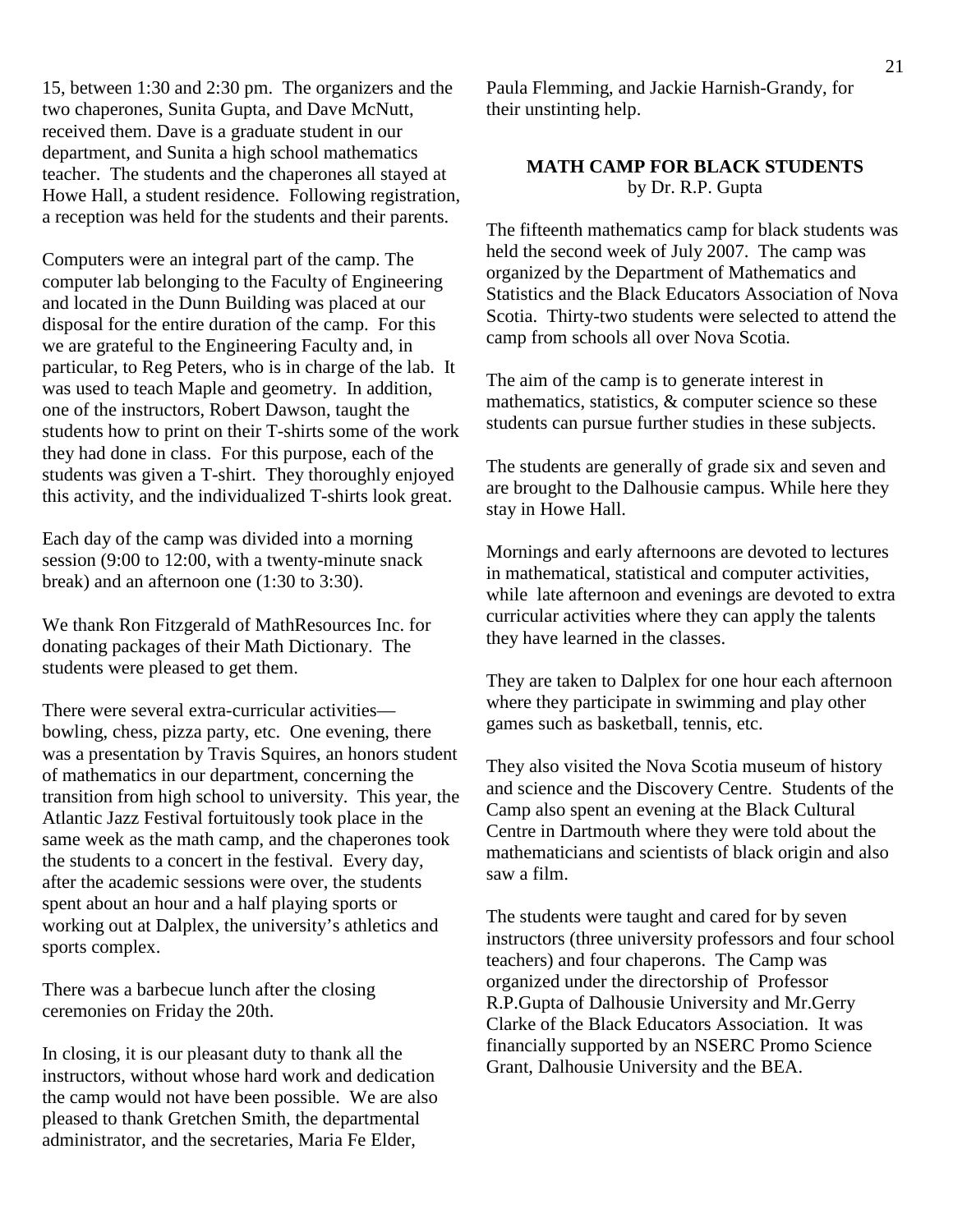#### **AARMS SUMMER SCHOOL 2007**  by Dr. Pat Keast

The 2007 AARMS Summer School was held in the Department of Mathematics and Statistics, Dalhousie University, Halifax, Nova Scotia, from July 16 to August 10. The Director of this year's School was Pat Keast, with assistance from Renzo Piccinini. There were 27 students attending classes. These came from Alberta, Brazil, China, Germany, Italy, Newfoundland and Labrador, New Brunswick, Nova Scotia, Ontario, Romania, and Spain. Several students were attending their second Summer School, and one has attended all three Dalhousie Schools. Also, one third of the students were women.

The classes taught were Polynomials (Instructor: Ed Barbeau, University of Toronto); Statistical Numerical Integration (Instructor: Alan Genz, Washington State University); Mathematical Models in Ecology and Evolution (Instructor: Frithjof Lutscher, University of Ottawa); and Introductions to Number Theory (Instructor: Alf van der Poorten, Sydney, Australia). The students, as in previous years, were very gregarious and the atmosphere at meal times, in the dining hall of Howe Hall residence, was always wonderful. (Except for a few days when one student was mis-diagnosed as having mumps, leaving the other students a little bit nervous until the all clear was given!)

As in previous Summer Schools, students had to find their own way to Halifax, where accommodation and meals were provided by the School. There were two social events. On the first Monday, the Graduate Student Society hosted a dinner-time barbecue, which was a great success. This was held on the balcony of the Chase Building, easily the best asset of the building, especially when the weather cooperates. Then, on Saturday July 28, there was an outing to Peggy's Cove, followed by dinner at the Sou'Wester restaurant there. Despite the fact that visibility was reduced to less than a kilometer by fog, the students seemed to enjoy the experience. To underline the cosmopolitan nature of the group, when a call was made by one of the students to sing happy birthday to the Brazilian student, on the ride home, birthday wishes were sung in English, Romanian, French, Spanish and Mandarin.

This was a very successful event, and a fitting conclusion to Dalhousie's term as host. The next School will be held in Fredericton, New Brunswick, at the University of New Brunswick.

#### **AARMS-CRM WORKSHOP**  by Dr. Pat Keast

A workshop on Recent Advances in Functional and Delay Differential Equations was held November 1-5, 2007, at Dalhousie. This was jointly sponsored by the Atlantic Association for Research in the Mathematical Sciences (AARMS) and the Centre de Recherches Mathematiques (CRM). The organizers were J. Appleby (Dublin City), H. Brunner (Memorial), A.R. Humphries (McGill), D.E. Pelinovsky (McMaster). The local organizers were Pat Keast (Dalhousie) and Paul Muir (St Mary's). The conference, held in the Student Union Building at Dalhousie, attracted about 60 people from Europe, Australia, North America and Asia. Everything ran smoothly until the morning of November 4, after a night of near hurricane winds and torrential rain from tropical storm Noel. All power was cut to Dalhousie and the only option seemed to be to cancel the day's events. But with the help of very organized people at the Lord Nelson Hotel, the venue was transferred to the hotel within thirty minutes, and the workshop began on time. Those visitors who were staying at the Lord Nelson were treated to an extreme view of Halifax weather.

> **AARMS in 2007/2008** by Dr. Richard Wood Acting Scientific Director of AARMS

The academic year began with difficulty for AARMS. Jon Borwein resigned as Scientific Director for personal reasons and then our plans for making an autonomous NSERC MRS application in the fall of 2007 had to be put off for a year as we awaited greater clarity from our stakeholders. However, in other respects it was another successful year for the programs of AARMS. Many thanks are due to Evan Kipnis, Chair of the AARMS Board, and David Langstroth, the AARMS Administrator.

The acclaimed AARMS Summer School has spun off an AARMS/AMS book series and the first volume, 'A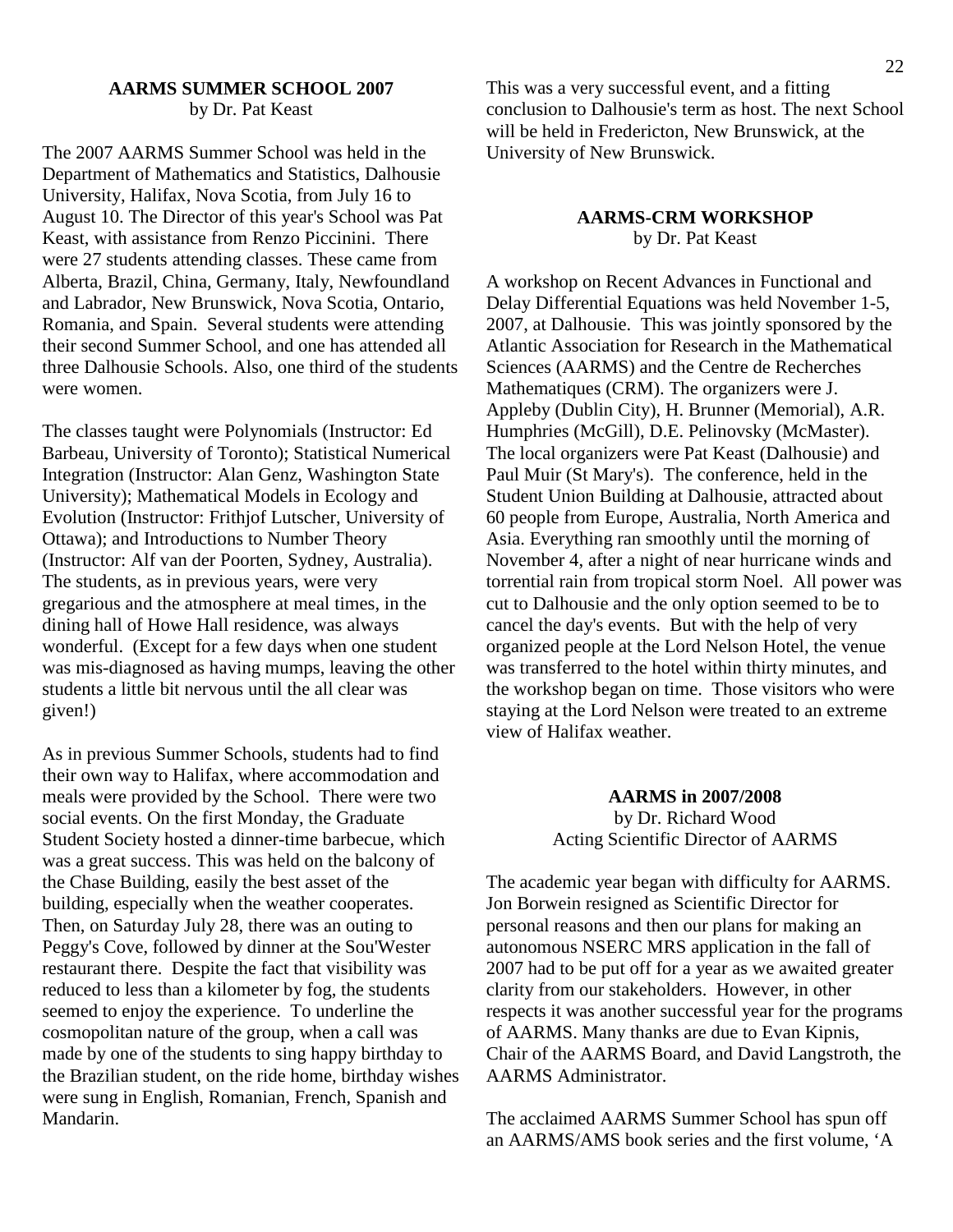course on the web graph' by Anthony Bonato, is now in print. Three more volumes, arising from AARMS Summer School classes, are now in preparation.

Dalhousie bids farewell to two AARMS postdocs this summer. Toby Kenney will take up a position in Slovakia and Dante Manna one in the US. Dansheng Yu will leave SFX, while Rebecca Hammond will continue her postdoc with Holger Teismann at Acadia. Daniel Horsley will take up an AARMS PDF at MUN under the supervision of David Pike. There may be other AARMS PDF's awarded in the next few months.

AARMS continues to support many small conferences and workshops but is currently a victim of its own success. All available conference funding for this calendar year has already been allocated to the events that are listed on our web page

http://www.aarms.math.ca/ It is hoped that a successful NSERC MRS application this fall will provide AARMS with a much needed budget increase.

Finally, it should be noted that plans for the Access Grid room in the Chase Building are again moving along nicely, in part due to AARMS, and AARMS hopes to use it to good effect in the near future.

# **MARINE PREDICTION AND ENVIRONMENTAL STATISTICS**  by Michael Dowd, Joanna Mills Flemming

and Keith Thompson

Marine Prediction continues to be a research topic of great interest to statisticians at Dalhousie. Keith Thompson is co-leading a new national network entitled "Prediction and Predictability of the Global Ocean and Atmosphere System on Time Scales of Days to Decades". The Canadian Foundation for Climate and Atmospheric Sciences is providing funding of almost \$3M for 17 researchers from 7 institutions to help develop the next generation of coupled atmosphere ocean models. One of the major research challenges is to blend information from the models with the vast amount of data presently being collected by satellite-borne sensors and a global array of over 3000 autonomous profilers of the upper km of the world's oceans. This challenge was the main motivation for organizing an international, five-day

workshop entitled "Mathematical Advancement in Geophysical Data Assimilation" held at the Banff International Research Station in Alberta, Canada in February, 2008. (BIRS is a joint Canada-US-Mexico initiative to promote the exchange of ideas and methods within the Mathematical Sciences.) Details on the workshop, and the presentations, can be found at http://www.birs.ca.

The Environmental Statistics program is now well established here at Dalhousie and concerned with the development and application of statistical methods for the environmental sciences, with the purpose of addressing pressing environmental problems facing society. At the May convocation our first two MSc students will be graduating from this program: Amanda Halladay has developed some innovative state space methods for handling tracking data being collected on endangered leatherback turtles while Elizabete Almeida has proposed using cyclical state spaces models to extract key information from biogeochemical time series data. Scott Wile is also completing a MSc in Statistics. Mike Dowd and Joanna Mills Flemming have been successful at developing projects linked to the National Program on Complex Data Structures as well as the Ocean Tracking Network (OTN). The OTN is conducting the world's most comprehensive and revolutionary examination of marine life and ocean conditions, and how they are changing with global warming.

# **STATISTICS COLLOQUIA** by Dr. Michael Dowd

During the last academic year a large number of talks were given in the seminar series of the Statistics Division (Thursday afternoons at 3:30). This year's speakers included researchers and students from the Mathematics & Statistics department, as well as other university departments. We also had guest speakers from other Canadian universities and government labs. A number of Statistics MSc thesis presentations and defences also took place as part the Statistics seminar series. A special highlight in November was the series of a week long short course and seminars on particle filtering methods that was given by Dr. Arnaud Doucet of UBC.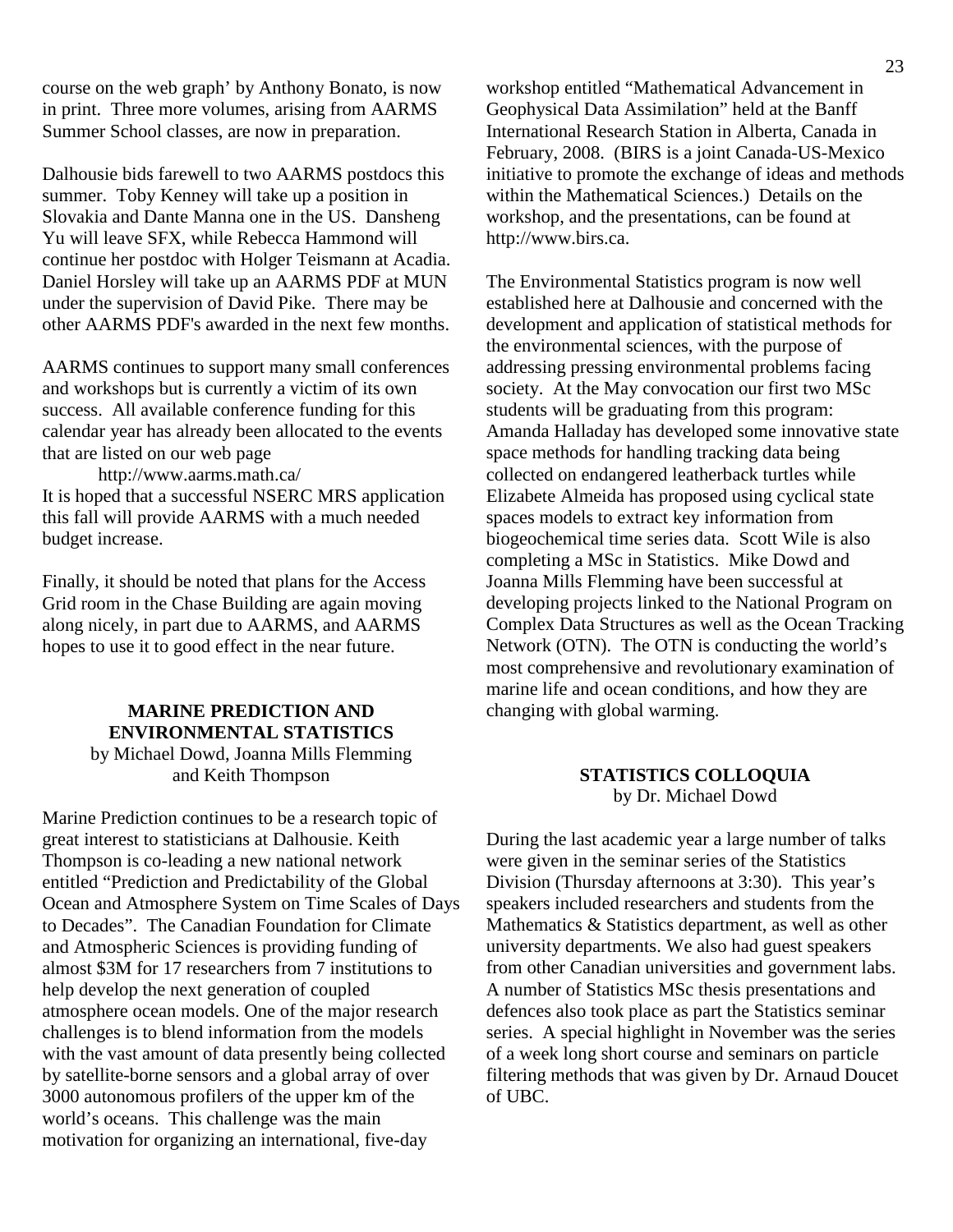#### **MATHEMATICS COLLOQUIUM IN THE ACADEMIC YEAR 2007/08**  by Dr. Roman Smirnov

2007 was the last year of my three-years (2005, 2006, 2007) appointment as the Mathematics Colloquium Chair. During this time 55 Colloquia had been organised and a Mathematics Colloquium website designed, launched and updated. The following is a list of speakers, their affiliations and the title of their talks given in the year 2007. Local hosts/organizers are given in parenthesis. (Refer to http://www.mathstat.dal.ca/~smirnov/colloquium07.html for more details.)

February 12, Karen Chandler (Illinois) *Multiple conjectures and multiple theorems on multiple points*. (Karl Dilcher)

March 5, Neil Calkin (Clemson University) *Clemson's Research Experience for Undergraduates (REU)* (Jon Borwein/Karl Dilcher)

 March 12, Dan Goldston (San Jose State University) *Are there infinitely many twin primes?* (Alan Coley/Karl Dilcher)

March 26, Mikhail Kotchetov (Memorial University of Newfoundland) *Group gradings on simple Lie algebras*. (Roman Smirnov)

April 2, Aaron Lauve (UQAM) *Questions concerning sums and products of matrices (with answers!)*. (Kia Dalili/Sara Faridi)

April 16, Karl Dilcher (Dalhousie) *Euler, the master of us all*. (S. Swaminathan)

 May 14, John Cosgrave (St. Patrick's College, Dublin) *Gauss-4 primes: a (beautiful) new sequence of primes*. (Karl Dilcher)

May 22, Erik D. Demaine (MIT) *Origami, Linkages, and Polyhedra: Folding with Algorithms*. (Karl Dilcher)

August 13, Peter Winkler (Dartmouth) *Where statistical physics meets graph theory*. (Jeannette Janssen)

August 27, 2007, Silvia Heubach (CSULA) *Avoidance of partially ordered patterns in compositions*. (Roman Smirnov)

September 13, Ross M. Richardson (Yianilos Labs and UCSD) *Sharp Concentration of Random Polytopes*. (Jeannette Janssen)

September 17, Dorette Pronk (Dalhousie) *Orbifold Bredon Cohomology*. (Roman Smirnov)

November 5, Martin Mathieu (Queen's University at Belfast) *Spectral characterizations of Jordan homomorphisms*. (Karl Dilcher)

November 19, Amal Amleh (St. Mary's) *On Second Order Rational Difference Equations*. (Karl Dilcher/ Roman Smirnov)

November 26, Pawel Pralat (Dalhousie) *Cleaning d-regular graphs with brushes*. (Roman Smirnov)

January 14, Gary Walsh, (CSE and the University of Ottawa) *The Cryptologic Research Institute*

March 3, Jonathan Barzilai, (Department of Industrial Engineering) *Game Theory Foundational Errors and the Mathematical Foundations of the Sciences*

March 17, John Barnstead, (Department of Russian Studies) *Poetry and Mathematics: Pushkin, Kolmogorov, and Language Entropy*

April 21, Brian Coolen, (St. Francis Xavier University) *Catalecticant Ideals*

May 12, Arthur Benjamin, (Harvey Mudd College) *Combinatorial Trigonometry: A Method to DIE For*

Mary 13, Dirk Theis, (l'Université Libre de Bruxelles) *The Cops and Robber game on graphs with forbidden (induced) subgraphs*